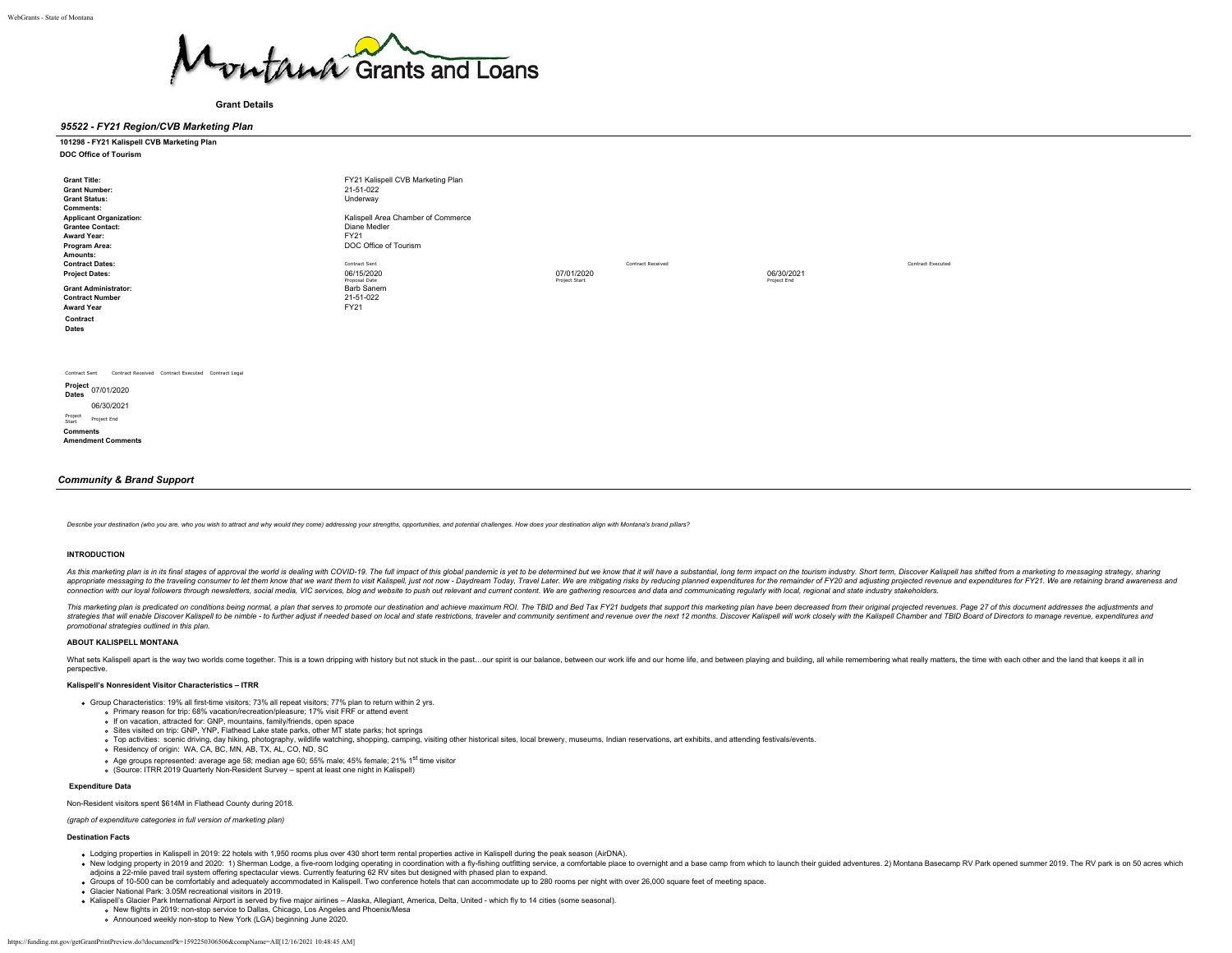- GPIA 2019 356,297 enplaned passengers, 16% increase over 2018.
- International Tour Operators: 121 tour operators offered product in Kalispell and 3,483 room nights book for \$1.1M in spending generated from Intl Travelers in Kalispell. (Source: RMI T.R.I.P. report)

#### **Kalispell Strengths**

- Increased availability of non-stop flight destinations to Kalispell due to efforts by the airport and Glacier AERO represented by the Flathead Valley business and tourism industry.
- . Energized community: Kalispell area was named the third-fastest growing micropolitan community in the nation for the third-feature in the extra-section and reality best micropolitan area in the sixty-best micropolitan ar
- Core area and rail project: committed City and other stakeholder groups to enhance and develop the downtown core.
- Well-preserved cultural offerings: Conrad Mansion Museum, Hockaday Museum of Art, The Museum at Central School.
- State Parks: Kalispell is surrounded by eleven state parks providing trails, activities, interpretative visitor services, and water-based activities.
- Montana's iconic natural landmarks located in Kalispell's backyard: 32 miles from the entrance to Glacier National Park, 10 miles to Flathead Lake, surrounded by 2M acres of Flathead National Forest.
- Annual destination events that increase visitations such as Montana Spartan Race, Montana Indoor Soccer Championship, Skijoring at Rebecca Farm, The Event at Rebecca Farm, Three Blind Refs.
- Kalispell successfully accommodates conferences of 500+ utilizing two convention hotels and nearby overflow guest rooms. Proven track-record including features in national meetings publication and sterling testimonials.
- Ashley Creek Historic Venue: new event and wedding venue for up to 350 attendees plus outdoor venue to be developed summer of 2020.

# **Kalispell Challenges**

- . Sized between a larger Montana city and a resort town, Kalispell is neither. It's a burgeoning, thriving community that is best viewed and described as a small city with mountain-town amenities and culture. This distinct expectations for seasonality of visitation, occupancy and room rates.
- . Weather conditions are deviating from historical patterns which poses a challenge when promoting outdoor recreation and outdoor events. The impact of national media headlines around wildfires in GNP, as well as the wildf
- . Aquatic Invasive Species post a threat to the Flathead basin waterways. The impact to Montana from zebra mussels alone is estimated at \$234M in mitigation costs and lost revenue. (Source: Flathead Lake Biological Station
- . Availability of short-term rentals (Airbnb, VRBO) is influencing traditional lodging occupancy and ADR. Airdna states Kalispell has 432 active STR's in the peak season with an average of 2.4 bedrooms per unit. That's an Discover Kalispell.
- . "Alberta's economy is expected to regain its footing in 2020 after a period of weakness in 2019. Real gross domestic product (GDP), a common measure of economic activity, is forecast to grow by 2.5% and surpass pre-reces dictate the strength of the Canadian dollar. Kalispell is a popular destination for Alberta and southwest British Columbia for recreation and shopping, but visitations depend largely on the exchange rate.

#### **Kalispell Opportunities**

- . Destination and product development: The increased number of sports and conference and event facilities being developed within our competitive destinations highlight the need for Kalispell to prioritize the expansion of
- Environment The natural environment is the connection of Kalispell and its lie to agriculture to discuss of the connection Discover Kalispell's commitment to be a steward of our resources will be integrated in our commun businesses.
- . Growing Kalispell as a regional trade center: the Kalispell Chamber/CVB serves the local and regional business community by supporting appropriate land use policies and tax incentives and improving infrastructure that he
- Flathead Valley Community College One Campaign: \$18M of new construction for new library, student center and performance and athletic facility.
- Kalispell Core and Rail Redevelopment project:
- Developed a rail-served industrial park on the outskirts of Kalispell.
- Land formerly used by the rail tracks to be developed into a linear park with biking and walking trails in the downtown core.
- Opens the core area and historic downtown to vast business opportunities.
- . Positioning and branding: Discover Kalispell, through a refreshed brand strategy is building awareness of Kalispell as a destination in and of itself, not just a gateway to what's around it, while defining and sharing wh
- Enhanced consumer trip planning tools: DiscoverKalispell.com launched a direct booking engine. A trip planning tool that enables engaged travelers to seamlessly book lodging and activity offerings.

## **ABOUT DISCOVER KALISPELL**

Discover Kalispell is the destination marketing and stewardship organization for Kalispell, serving to protect and enhance the destination's resources, quality of life, and economic prosperity through comprehensive marketi

#### **Structure**

Discover Kalispell, the Kalispell Convention & Visitor Bureau, is a division of the Kalispell Chamber of Commerce. The Kalispell Chamber has served as the official tourism agency for the City of Kalispell since 1987. Disco fees and sponsorships. The Chamber has contracted with the State of Montana for Kalispell's share of the lodging facility use tax since 1987. In 2010, the Kalispell Chamber CVB assumed administration of the Kalispell Touri

### **The Discover Kalispell Team**

President/CEO Chamber CVB: Joe Unterreiner, [joe@kalispellchamber.com](mailto:joe@kalispellchamber.com)

Director CVB: Diane Medler, [diane@discoverkalispell.com](mailto:diane@discoverkalispell.com)

Group Sales Manager: Dawn Jackson, [dawn@discoverkalispell.com](mailto:dawn@discoverkalispell.com)

Sales & Marketing Assistant: Vonnie Day, [vonnie@discoverkalispell.com](mailto:vonnie@discoverkalispell.com)

Visitor Services Coordinator: Meche Ek, [info@discoverkalispell.com](mailto:info@discoverkalispell.com)

15 Depot Park, Kalispell, MT 59901 l 406-758-2811 l [http://discoverkalispell.com](http://discoverkalispell.com/)

#### **Purpose of Marketing Plan**

The FY21 marketing plan serves to direct the initiatives and spending for Discover Kalispell and inform and educate the board of directors, community stakeholders, Tourism Advisory Council and the City of Kalispell. The Be

# **TBID Renewal**

On January 6, 2020 the Kalispell City Council approved the renewal of the Kalispell TBID district through June 2030.

#### **2019-2020 Highlights**

- . Discover Kalispell completed a brand strategic evaluation and refresh evolving the Kalispell brand to a destination as opposed to a hub, a place in and of itself, a travel experience shaped by the local culture.
- Newly designed 2020 Kalispell Visitor Guide which includes a smaller 'packable' size and features including tear-out maps, itineraries and directories.
- . Discover Kalispell's 2019 spring/summer and 2019-2020 winter marketing campaigns garnered 7.7M impressions, 42,576 clicks to website. The seasonal campaigns bus year-round digital webpage. marketing produced increased co requests over 2018.
- Kalispell VIC processed over 11,269 inquiries in 2019, 8% increase over 2018.
- . Discover Kalispell hosted the 7<sup>th</sup> annual Montana Spartan Race in 2019, hosting 7,817 registered racers and 1,500+ spectators. 46 states and 5 Canadian provinces represented. 5,235 racers traveled at over 100 miles to a
- Over 4,600 room nights booked for group/meeting & convention business through Discover Kalispell promotions for 2019 and beyond.
- . Discover Kalispell offered hosted a workshop for industry partners about marketing to international visitors. Reps from Rocky Mountain International, Montana's state and regional tourism offices, and Rocky Mountain Holid how to increase international business.

# **WHY DESTINATION MARKETING IS IMPORTANT FOR COMMUNITIES**

Tourism is a competitive industry. When selection a mountain community for a vacation destination there are many states and cities to choose from A destination can no longer assume that if they will come. Destination marke that over time will increase the competitiveness of the destination, and in turn increase revenues, taxes and local employment. New residents often began as visitors creating a virtuous cycle of economic benefits which beg

Impacts of destination promotion for a community are far-reaching. Non-resident visitors spent \$3.64 billion in Montana (preliminary 2019) and \$614 million in Flathead County (2018) (ITRR). Those dollars impact a wide rang cars.

Investment in tourism assets provides long term benefits. New businesses such as restaurants and breweries are an important part of the local experience's that visitors are attracted to but are also enjoyed by residents. W an economic lever that supports a strong sustainable economy.

Discover Kalispell works as a community partner to support and develop assets that are attractive to visitors but also support the quality of life for residents. Discover Kalispell's comprehensive regional and national cam industries and employers, and the economic impact of recruiting conferences and events. Travelers' wants and needs as well as their methods of trip planning are constantly changing. The promotional tactics used by a DMO to visitor engagement as well as support and buy-in from the local community. This is achieved with adequate funding and organizational structure and expertise within the DMO.

The role of a DMO has evolved to extend beyond just marketing. A destination's tourism marketing brand works closely with local organizations and governments to be an active partner in the holistic health of the community.

. Growth - how much is too much regarding visitation levels. Residents are questioning a DMO's contribution to peak seasons and the impact to resources and infrastructure. Discover Kalispell weighs its marketing dollars to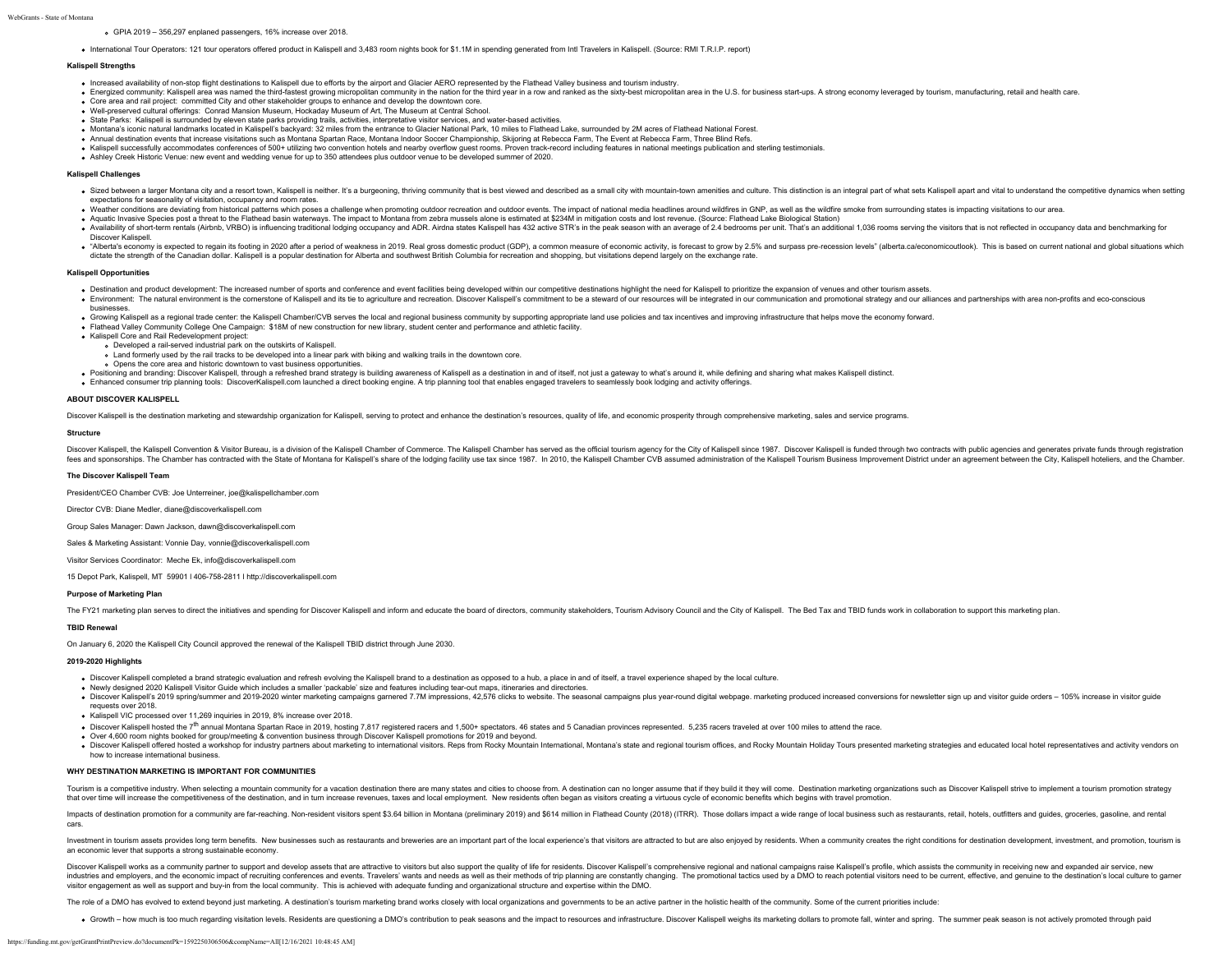WebGrants - State of Montana

advertising. We use earned media, social media and newsletter marketing to promote areas and activities outside of Glacier National Park and actively guide visitors to off-the-beaten-path experiences.

. Development - DMO's are not just marketers, they are advocates and stewards of the destination's development resources. Discover Kalispell is a actively supporting the following initiatives: Glacier AFRO to develop mew a culture including our three downtown museums, educating in-market and potential travelers on Leave No Trace principles to help protect our natural resources, and honoring and promoting the culture of northwest Montana.

. Workforce - adequate workforce is a key initiative for the Kalispell Chamber Convention & Visitor Bureau. The 2020 workforce initiative includes a multi-year workforce program supporting Kalispell's three top industry se

# **THE MONTANA BRAND AND KALISPELL**

Kalispell fits perfectly with the Montana Brand enabling Discover Kalispell to work cooperatively with the Montana Office of Tourism and Business Development and Montana region and CVB partners.

More spectacular unspoiled nature: Kalispell is surrounded by 10 mountain ranges, a national park, two national forests, one wilderness area, and the largest freshwater lake in the west.

Vibrant and charming small town: Kalispell's vibrant downtown offers Montana-inspired dining, spirits and brews. Situated perfectly between Glacier National Park and Flathead Lake, blending four-season adventure and soul-s

### *Breathtaking experiences by day, relaxing hospitality at night:* Making waves on Flathead Lake, rafting

the Middle Fork, cycling the Going-To-The-Sun road, exploring 'The Bob', or viewing fall's dramatic transformation in the Flathead National Forest. However you choose to spend the daylight hours, your evenings will be full

**Describe your destination.**

#### **THE TRAVEL DECISION PROCESS**

People love to plan trips based on what they see in photos, especially those that they follow on social media. It is for many, the top media to acquire inspiration – spark ideas for the next great vacation.

We travel for different reasons such as business, wellness-health, visiting family, educational travel. For the leisure traveler the top reasons include seeing new cultures and customs, experiencing the outdoors, conquerin reason and wherever one decides to travel, the trip planning cycle is not always a linear path and includes several different stages. Our goal as a DMO is to insert ourselves into that trip planning cycle. To be part of a resources influencing their choices. An effective destination marketing campaign captures the attention of that motivated traveler.

When it comes to travel, inspiration is everywhere. As a result, the purchase path is full of twists and turns. It ranges from days to months, stretches across thousands of touchpoints, and generates a mountain of data in

Google asked travelers in the U.S. how they plan a trip starting with what inspires them to travel.

(graphic included in full marketing plan)

Even after booking may continue to research based on their needs, which often does not include price: 95% visit travel-related sites after booking, 74% re-research a trip, 8% cancel and rebook.

A traveler's needs include a variety of aspects such as dog-friendly hotel, things to do, local's favorite places to eat, or wellness options.

(graphic included in full marketing plan)

Steps a DMO can use to be in the right place at the right time during the travel planning process:

- Focus on needs, not price: travelers are wanting the right trip for their needs, understand what motivates them.
- Let consumer behavior guide the marketing strategy: there is no single path to purchase, use data to identify the potential interaction points with travelers.
- Build relationships early with search: destination searches help to identify travelers that are narrowing their search to a trip that matches your destination.
- Connect across the travel journey: messaging platforms, social media, staying connected with newsletters and current information on website.

### **Discover Kalispell strategies to reach consumers throughout the planning cycle:**

#### **Stage 1 - Inspiration**

Messages: Speak to the desire for a trip that includes a mountain community, outdoor recreation, relaxation, friendly-small town feel, and free-spirit adventure while also addressing safety, availability of modern comforts affordability of a Montana vacation once they arrive and the unique experiences and memories they'll receive (Glacier National Park, Flathead Lake). Highlight family-friendly events and activities. Tell an inspiring story budget continues to have a strong influence throughout the planning cycle.

Tools:

- Destination websites discoverkalispell, visitmt, glaciermt
- Targeted content and search marketing
- Discover Kalispell social media channels
- Blogs, articles, and inspiring photos & videos to demonstrate the unique Kalispell culture
- Sponsored content in targeting and retargeting campaigns
- Emarketing to keep followers engaged
- Travel shows one-on-one conversations with potential travelers in key markets
- Earned media to let others tell your story

# **Stage 2: Orientation – Planning**

Messages: Highlight the diverse events and activities, downtown Kalispell, variety of dining choices, locally made products, and suggested outdoor itineraries. Soften the perception that they will be isolated (being withou arts and culture, recreation, and natural resources.

#### Tools:

- Discoverkalispell.com
- Consumer reviews and ratings on travel platforms **Be present on popular travel sites**
- 
- Strong call to action in all content Customized content for newsletter database
- Local events calendars
- Video to highlight events and activities so they can imagine themselves in the picture
- Checklists to incentivize trip planning i.e. 10 day-hikes within 30 minutes of Kalispell

# **Stage 3: Facilitation – Booking**

Messages:Travelers are interested and motivated but probably have not finalized trip plans. Goal is to not lose them to another destination, making it easy for them to book. Connect travelers with hotels and activity provi and make the transaction as smooth and seamless as possible.

Tools:

- Mobile-friendly website
- Lodging booking engine on DiscoverKalispell.com
- Activity booking links on DiscoverKalispell.com
- Reliable sources for questions VIC, travel guide, response to questions posted on social media
- Season-specific and niche activity content on website and social media
- Links to a variety of maps on DiscoverKalispell.com
- Resources i.e. list of boat rentals and guided tours on Flathead Lake with complete contact info
- Visitor Information Center that's open year-round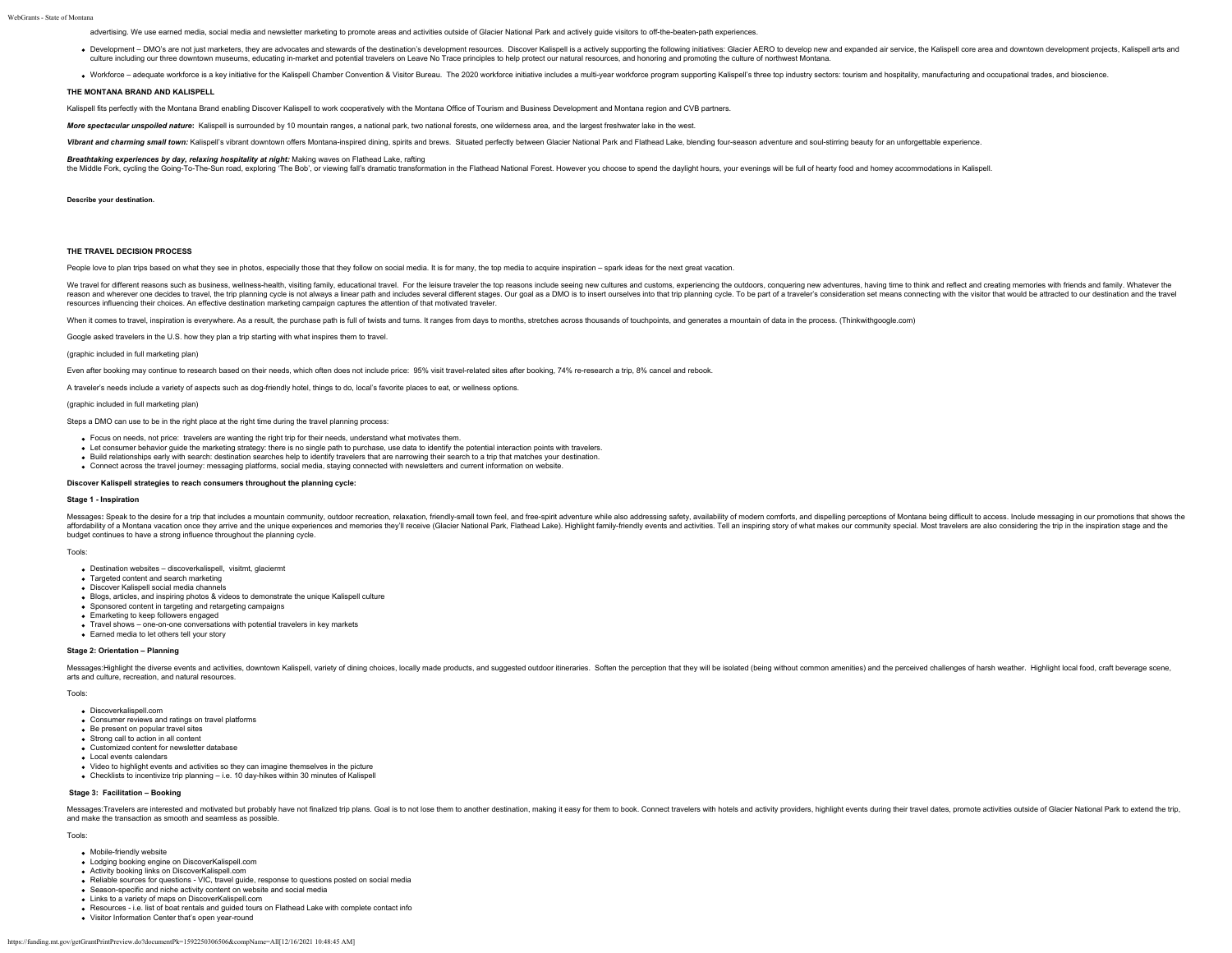# **Stage 4: The Experience**

Messages:Travelers rely on mobile to get their bearings once arriving at a destination. Once they are here, a destination and other tourism businesses need to be present with resources on websites, apps, and social media,

Tools:

- Mobile-friendly website with up-to-date event calendar
- Wayfinding signage
- Maps and itinerary suggestions on DiscoverKalispell.com and travel guide
- Making sure that local businesses know what Discover Kalispell is and what resources we have available so they can refer their customers.
- Visitor Information Center that's open year-round with maps, itinerary suggestions and knowledgeable travel coordinator to find the answers to their questions.

#### **Stage 5: Sharing**

The goal is to create loyal fans that will share trip photos on social media and tell stories about their adventures at the next party and family gathering.

**Back to Stage 1** with the next traveler

#### **Optional: Include attachments here**

*a. Define your target markets (demographic, geopgraphic and psychographic).*

## **KEY MARKET SEGMENTS**

Discover Kalispell utilizes a variety of marketing and promotional strategies to reach leisure travelers and implements a targeted group sales strategy to grow the meetings, convention and group travel segments. The goal: overnight in Kalispell.

Discover Kalispell uses data from Google Analytics, ITRR, Visa Vue, mobile arrival data and Tourism Sentiment Index to determine high value geographic and psychographic markets from which to obtain the highest ROI from mar

#### **Consumer**

Summer is not actively promoted through paid advertising. Discover Kalispell uses earned media and social media primarily to actively quide visitors throughout Kalispell and the valley, introducing them to off-the-beaten-p

For winter, Discover Kalispell focuses on the destination's well-rounded winter offerings and place a larger emphasis on guided experiences that combine the area's outdoor recreation with indoor amenities like museums, wel

Year-round, and especially during shoulder seasons, Discover Kalispell focuses on promoting annual and community events and unique activities.

Key Segment/High Potential Visitors:

Outdoor recreation seekers

Arts and culture enthusiasts

Sporting event travelers

#### Emerging Segments: Adventure motorcyclists, educational travel

Key Geographical Markets –

| Winter | Missoula, Seattle, Los Angeles, Spokane, Great Falls    |                      |
|--------|---------------------------------------------------------|----------------------|
| Spring | Seattle, Phoenix (May/June), Spokane, Missoula          | Emerging: LA, Dallas |
| Summer | Los Angeles, Dallas, Seattle, Spokane, SF-Oakland       | Emeraina: NY         |
| Fall   | Phoenix (Sept), Seattle, Los Angeles, Missoula, Spokane | Emerging: Dallas     |

### **Sports and Events**

Discover Kalispell serves as host and partner to bring numerous sporting and other types of destination events to Kalispell. Events range from large national and international events such as the Montana Spartan Race to reg directors, venues such as Flathead County Fairgrounds, Majestic Valley Arena and Flathead Valley Community College, community event organizers and national event promoters.

Key Focus: regional or expanded national events during the shoulder seasons and indoor events taking place in winter.

Grants: Discover Kalispell offers grant funding for new and expanding events based on an application and scoring process directed by the TBID board of directors. https://discoverkalispell.com/grants/

# **Meetings and Conventions**

Association continues to be a strong market for Kalispell. It is the most reliable and dependable market largely due to the predictability of the rotation process, number of members and time of the year. Traditionally our state getting more involved with our Montana associations.

Discover Kalispell plans to put more focus on the Montana associations and the organizations they belong to, for example Montana Society of Association Executives. Many organizations continue to grow in their membership, w our geographical market. Cities in the Puget Sound region include Tacoma, Olympia and Everett. Seattle is the closest major U.S. city to Kalispell and in addition to being only an eight-hour drive from Seattle, Glacier Par included Oregon within the geographical market because of the easy access to Kalispell and the number of regional associations located in Salem and Portland.

#### Key Segment: State, national and regional associations

Key Geographical Market: Montana, Pacific Northwest region – Seattle, Oregon

# **Tour & Travel**

Kalispell has the right elements, affordability and unique experiences to attract domestic, regional and international tour companies, as well as clubs and specific interest hobby groups.

Domestic tours offer niche travel experiences to include seniors, cultural, historical and motorcycle tours.

International tour operators are especially interested in offering unique, off-the-beaten-path experiences to travelers. Favorites include national parks, recreational activities, western and cultural experiences and histo

Discover Kalispell will work with tour companies offering national park, cultural, historic itineraries, motorcycle trips and internationally with tour operators that are in Germany, Australia, Italy, France, United Kingdo

#### Key Segment:

- Domestic groups that promote niche travel to include seniors, cultural/historical and motorcycle tours.
- International tour operators that promote outdoor recreation, national parks, cultural and historic experiences to travel planner in their countries.

Key Geographical Market: Tour operators that work in Germany, Australia, Italy, France, UK, Benelux and Nordic Regions (RMI).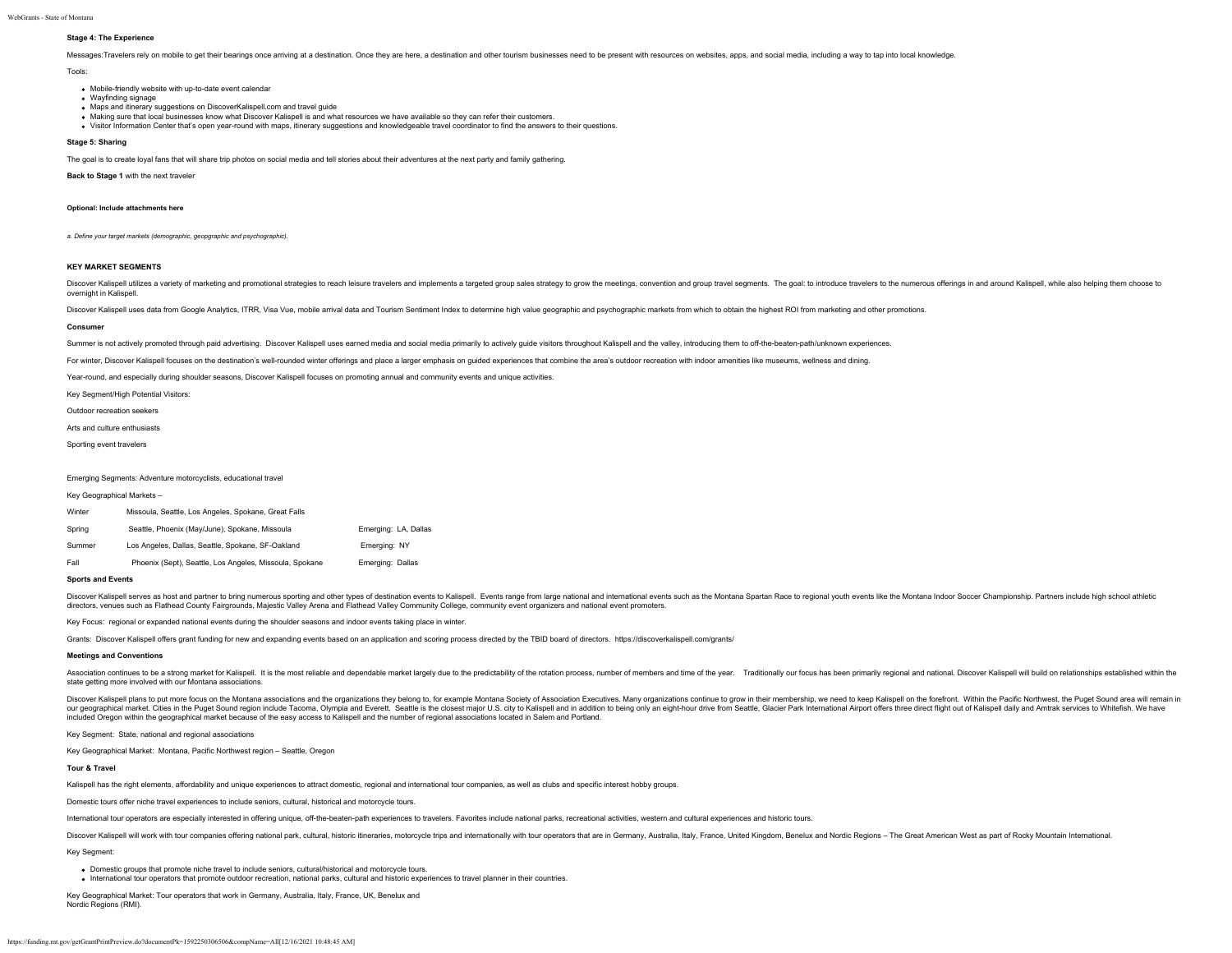*b. What are your emerging markets?*

#### **Emergening Markets**

Consumer -

Segments: adventure motorcyclists, educational travel

Geo: LA, Dallas, NY

#### **Optional: Include attachments here.**

*c. What research supports your target marketing?*

#### **DESTINATION MARKETING INDUSTRY TRENDS**

"2020 travel trends reflect not so much where you can go, but who you can be while you're on the road. Carbon offsetting is on. Microcations get big. Green hotels check in. Single-use plastics phase out. Giving back takes

Social Media – with over 40% of the world's population on social media (HubSpot) it's important that a DMO leverage the platforms as an integral part of a targeted marketing campaign. Social media enables a destination to portray a visual story, sharing experiences a traveler can have which inspires travel.

"For DMOs, Instagram and Facebook have the power to create dynamic experiences that engage with travelers by telling the visual story of a destination using photos and video." Sojern

Social media statistics for 2019 (blog.Hub Spot):

- 42% of the world's population uses social media. That's 3.2 billion users worldwide. [\(Emarsys](https://www.emarsys.com/resources/blog/top-5-social-media-predictions-2019/))
- To break it down, 90.4% of Millennials, 77.5% of Generation X, and 48.2% of Baby Boomers are active social media users. [\(Emarketer](https://www.emarketer.com/Chart/US-Social-Media-Users-by-Generation-2019-of-population/226029))
- 54% of social browsers use social media to research products. [\(GlobalWebIndex](https://blog.globalwebindex.com/chart-of-the-day/social-browsers-brand/))
- Each person spends an average of 2 hours and 22 minutes on social networks and messaging. [\(Globalwebindex](https://www.globalwebindex.com/hubfs/Downloads/Social-H2-2018-report.pdf))
- . 366 million new people started using social media in the past year. That's more than a million new people joining social media every single day. [\(Hootsuite](https://blog.hootsuite.com/simon-kemp-social-media/))

Use of Influencers - social influencers with a niche travel segment following enable a DMO to reach a target market through a trusted source, providing a customized experience in market for the influencer that fits their a

Local sources to tell an authentic story - today's travelers don't want a list of what there is to do, they want to feel the experience through authentic content curated from locals and loyal visitors. No longer is a list those that live here love it.

Mobile resources - travelers rely on mobile more and more during the early stages of trip planning and on their trip. Marketers can integrate tools that are available through travel tech leaders within the DMO's platforms

Travelers versus locals - residents need to understand the role and outcomes of a DMO's work, viewing increased visitor dollars not as THE end goal but as a means to achieving various ends - a multifunctional purpose that

Group and M&C–

Destination Analysts 2019 annual online survey of meeting planners: In total, 482 completed surveys were collected, presenting a full spectrum of experienced meeting and event planners. Markets represented were corporate ( (29.7%) and SMERF planners (44.8%) including those who regularly plan meetings and events for social, military, educational, religious and fraternal organizations as well as government, non-profit, sports, ethnic/multicult

Meeting Success Metrics-Overall:

(graphic included in full marketing plan)

Top five most important components in measuring a successful meeting or event and the type of planner who rated them the highest:

1. Attendee Satisfaction-SMERF Planners

2. Number of Attendee Registrations-Association Planners

- 3. Client Satisfaction-Third-Party Planners
- 4. Achieving Meeting Goals-Corporate Planners
- 5. Overall Experience of the Meeting-Corporate Planners

Importance of Destination Attributes-Overall:

Top five most important overall destination attributes and the type of planners who rated them the highest:

1. Hotels Quality -Third-Party Planners

2. Hotels Rates - Association Planners

3. Overall Cost of Holding Meetings in the Destination - Association Planners

4. Geographic Location - Corporate Planners

5. Meeting Facilities - Third-Party Planners

(graphic included in full marketing plan)

Top five most important services that CVB's provide and the type of planners who rated them the highest:

1. Personalized Hotel Selection Assistance - Association Planners.

2. Incentive Packages to Hold Your Meeting/Event in Their Destination - Third-Party Planners.

3. RFP Distribution - SMERF Planners.

4. Personalized Venue Selection Assistance - Association Planners

5. Advice/Recommendations for Vendor Selection - Third-Party Planners

Eprodirect is a hospitality marketing agency who focuses exclusively on the meetings and convention segments of the hospitality industry. Discover Kalispell has done successful M & C campaigns with Eprodirect to promote FA was conducted from October 1 through October 31, 2019 with a total of 392 meeting planners participating.

The meeting planner profile consisted of:

- 57.4% worked as a professional planner for more than 10 years
- 26.2% of respondents plan more than 25 meetings per year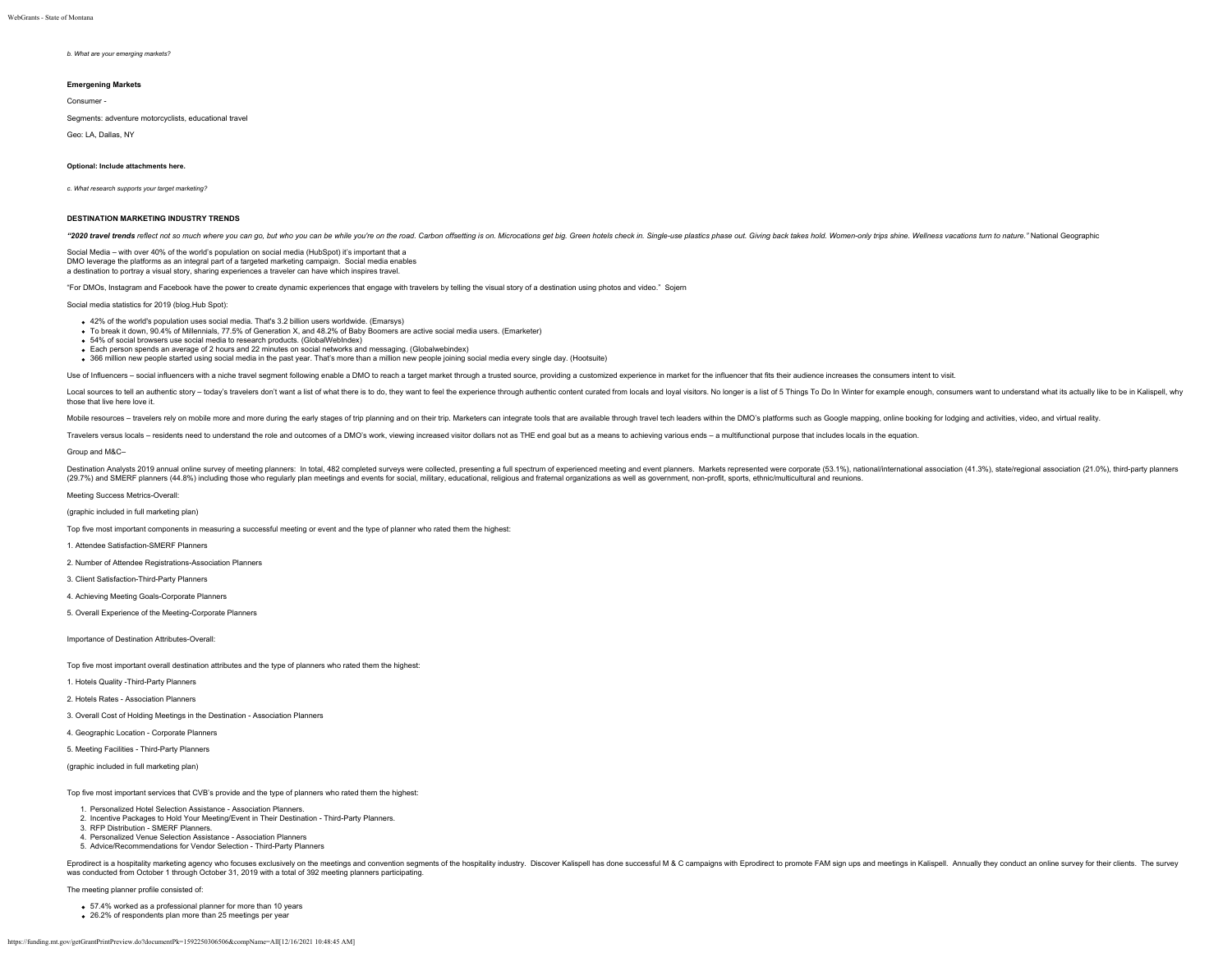- Survey respondents include:
	- o Independent/Third Party Meeting Professionals 28%
	- Association Meeting Professionals 29%
	- Corporate Meeting Professionals 22%
	- Government 7% Other 12%
	- The majority (60%) are not members of a professional industry organization.

Primary key take-a-ways for Discover Kalispell are:

- To learn about meeting facilities, planners are most likely to use hotel websites (79%). Other sources include internet search engines (60%), and CVB websites (58%).
- Meeting planners continue to find a great deal of value in FAM tours, meeting facility guides and new hotel openings.
- 66% of planners like to be engaged on LinkedIn, although surprisingly only 3% prefer to be contacted (solicited) through LinkedIn.
- 78% find value in using a CVB for RFP distribution and destination assistance.
- Planners seem to find facility views and virtual tours to be the most helpful when selecting a meeting venue.
- Planners continue to read trade publications, but don't often use them as their primary source to learn about meeting venues.
- Saving time and money are the most important benefits for planners engaging in multi-year contracts.

# **GOALS & OBJECTIVES**

#### **Goals**

- 1. Increase year-round visitations from non-resident domestic and international travelers.
- 2. Generate earned media for Kalispell in targeted U.S. and International markets.
- 3. Build relationships with visitors as demonstrated through increased usage, engagement and conversions on media platforms.
- 4. Continue to position Kalispell as the sports and event destination within northwest Montana by building relationships with state and local organizations and regional and national promoters and tournament directors.
- 5. Provide sponsorships through the Discover Kalispell Grant program which support new and expanding events and develop visitor asset.
- 6. Promote Kalispell as a destination for domestic and international tour group travel.
- 7. Continue to build database and relationships with tour operators, domestic and international.
- 8. Continue to build database and relationships with active meeting planners in key markets and segments.
- 9. Promote Kalispell and the services that Discover Kalispell provides to local businesses and organizations for meeting and convention referrals.
- 10. Play an active role as a voice for tourism in the state and the community through positive publicity
- and outreach and involvement.

#### **Objectives**

- 1. Increase occupancy at TBID hotels by 2% during FY21 (as measured by STR Report).
- 2. Increase engagement of website users on DiscoverKalispell.com through increasing average pages per session and session duration during FY21. (FY19 = avg 2.94 pgs/session; 1:36 session duration)
- 3. Increase visitor guide requests by 25% over FY20.
- 4. Increase consumer newsletter database by 15% over FY20 (equates to additional 2,500 opt-in subscribers).
- 5. Measure the engagement with Discover Kalispell social media channels by 1) increasing followers on Instagram by 10%, and 2) obtain an average post engagement on Facebook of 4%.
- 6. Host minimum of one press trip with travel media from key demographic or geographic markets. 7. Promote Kalispell for sports event travel through key industry publications and direct marketing to tournament organizers and promoters.
- 8. Successfully produce Discover Kalispell signature events: on budget.
- 9. Increase database of qualified and interested meeting planners and tour operators by 15% over FY20 (equates to additional 600+ opt-in subscribers).
- 10. Retain engagement of meeting planner and tour operator database through quarterly newsletters.
- 11. Attend two tradeshows to promote Kalispell as a meeting and group travel destination.
- 12. Host two individual FAMs for qualified planners or tour operators who have never been to Glacier Country.
- 13. Connect and engage with meeting planners through one targeted advertising campaign.
- 14. Promote Kalispell to domestic and international tour operators through one advertising campaign
- 15. Increase referrals to the KCVB Bring It Home program to a total of 35 referrals in FY21 (17 referrals in FY19).

*a. In what types of co-ops with MTOT would you like to participate?*

Discover Kalispell partners with MOTBD in digital and print campaigns and research join ventures. Other cooperative projects include press trips, trade shows such as IPW and IRU and photo and video asset sharing.

[Discover Kalispell FY21 Marketing Plan and Budget - Bed Tax.pdf](https://funding.mt.gov/fileDownload.jsp?filename=1588274963333_Discover+Kalispell+FY21+Marketing+Plan+and+Budget+-+Bed+Tax.pdf)

### **Optional: Include attachment here.**

*b. In what other types of co-ops would you like to participate? (Regions/CVBs, etc.)*

Discover Kalispell partners with Glacier Country and in-region CVB's on a variety of projects such as media events, press trips, meeting planner FAM's, trade shows, and crisis management planning

*c. What types of co-ops have you done in the past? Were they successful - why or why not?*

Print - JV Parents Magazine for last two years. Successful in that it also provides travel guide leads.

Digital - partnered with MOTBD, WCVB and GC on comprehensive digital, OOH and press trip campaign to promote new flights and new airline. Successful due to ability to leverage reach of each partner and the cooperative fund

Research - KCVB subscribes to Visa Vue which has provided useful data at a price that KCVB could afford and it then provides MOTBD with Kalispell data.

Photo-Video assets - sharing of assets is highly valuable.

Crisis Management planning - open communication channels and sharing of planning documentswith MOTBD and area partners when dealing with wildfires, PR crisis and currently the Coronavirus situation

#### **Optional: Include attachments here.**

**Optional: Include attachment here:**

**Optional: Include attachments here.** [Supplement to FY21 Marketing Plan - Coronavirus Planning and Recovery.pdf](https://funding.mt.gov/fileDownload.jsp?filename=1588274963323_Supplement+to+FY21+Marketing+Plan+-+Coronavirus+Planning+and+Recovery.pdf)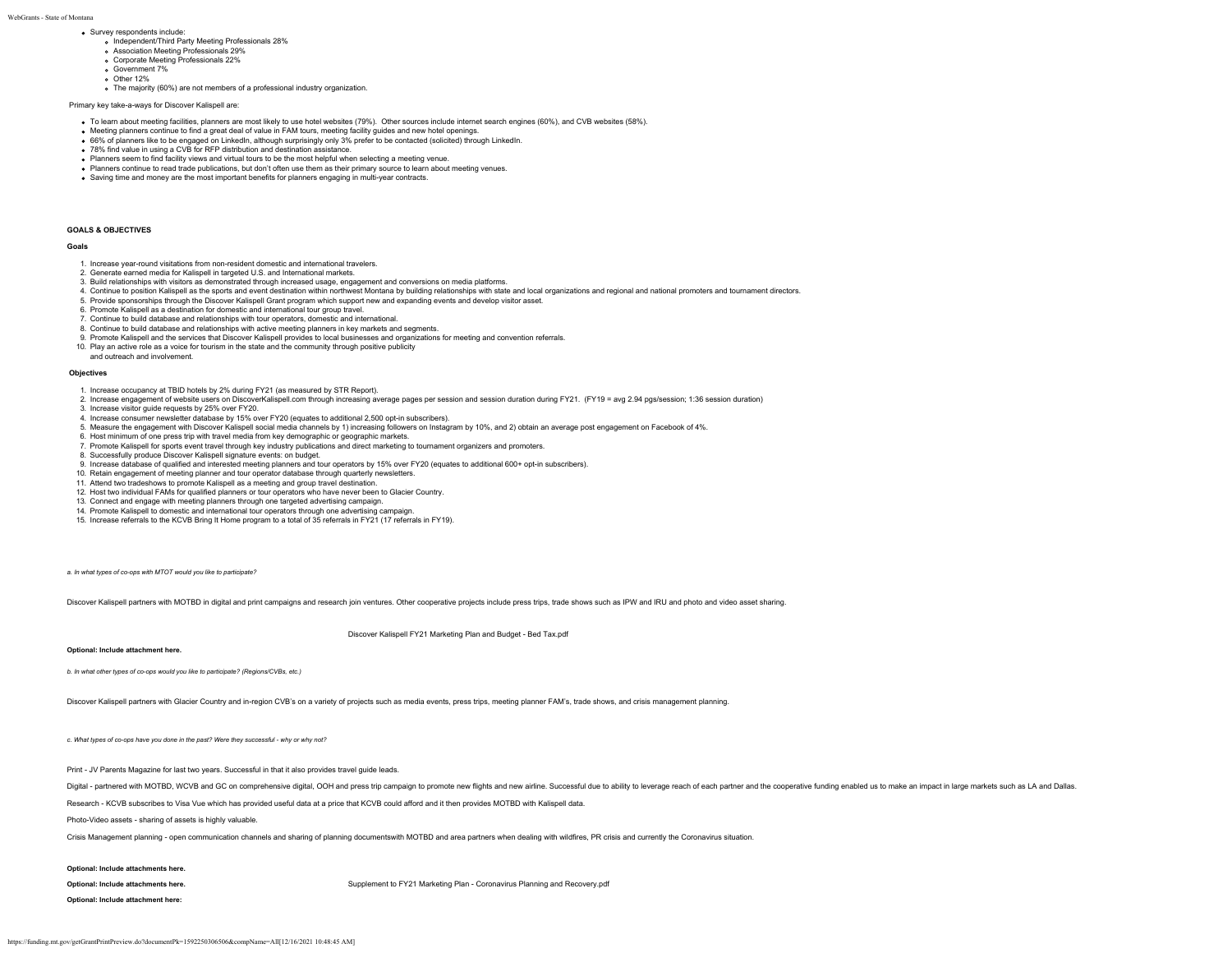# *Marketing Segment, Method & Budget*

| Marketing<br>Segment | <b>Marketing</b><br>Method   | Describe your method.                                                                                                                                                                                                                                                                                                                                                                                                                                                                                                                                                                                                                                   | Provide supporting research/statistics.                                                                                                                                                                                                                                                                                                                                                                                                                                                                                                                                                                                                                                                                                                                                                | How do you plan to measure success?                                                                                                                                                                                                                                                                                                                                  | Provide a brief rationale<br>for this method.                                                                                                                                                                                                                                                                                                    | <b>Estimated</b><br>budget for<br>method. | <b>Marketing Method Evaluation</b>                                                                                                                                                                                                                                                                                                                                                                                                                                                                                                                                                                                                                                                                                                                                                                                                                                                                                                                                                                                                                                                                                                                                                                                                                                                                                                                                                                                                                                                                                                                                                                                                                                                                                                                                                                                                                                                                                                                                                                                                                                                                                                                                                                                                                                                                                                              | Add'l<br><b>Attchmnt</b>                                     |
|----------------------|------------------------------|---------------------------------------------------------------------------------------------------------------------------------------------------------------------------------------------------------------------------------------------------------------------------------------------------------------------------------------------------------------------------------------------------------------------------------------------------------------------------------------------------------------------------------------------------------------------------------------------------------------------------------------------------------|----------------------------------------------------------------------------------------------------------------------------------------------------------------------------------------------------------------------------------------------------------------------------------------------------------------------------------------------------------------------------------------------------------------------------------------------------------------------------------------------------------------------------------------------------------------------------------------------------------------------------------------------------------------------------------------------------------------------------------------------------------------------------------------|----------------------------------------------------------------------------------------------------------------------------------------------------------------------------------------------------------------------------------------------------------------------------------------------------------------------------------------------------------------------|--------------------------------------------------------------------------------------------------------------------------------------------------------------------------------------------------------------------------------------------------------------------------------------------------------------------------------------------------|-------------------------------------------|-------------------------------------------------------------------------------------------------------------------------------------------------------------------------------------------------------------------------------------------------------------------------------------------------------------------------------------------------------------------------------------------------------------------------------------------------------------------------------------------------------------------------------------------------------------------------------------------------------------------------------------------------------------------------------------------------------------------------------------------------------------------------------------------------------------------------------------------------------------------------------------------------------------------------------------------------------------------------------------------------------------------------------------------------------------------------------------------------------------------------------------------------------------------------------------------------------------------------------------------------------------------------------------------------------------------------------------------------------------------------------------------------------------------------------------------------------------------------------------------------------------------------------------------------------------------------------------------------------------------------------------------------------------------------------------------------------------------------------------------------------------------------------------------------------------------------------------------------------------------------------------------------------------------------------------------------------------------------------------------------------------------------------------------------------------------------------------------------------------------------------------------------------------------------------------------------------------------------------------------------------------------------------------------------------------------------------------------------|--------------------------------------------------------------|
|                      | Consumer Photo/Video Library | Secure new photos & videos<br>that support the PR, social<br>nedia & advertising.                                                                                                                                                                                                                                                                                                                                                                                                                                                                                                                                                                       | mages touch a traveler during each phase of the<br>decision process through social media, online adv., and<br>mobile marketing. In today's culture the average<br>attention span is fewer than 9 seconds when viewing<br>figital media, especially social media. A social media<br>post with an images if 10x's more likely to get<br>engagement than a post without an image. Studies show acquisition of assets that meet our criteria within<br>that people only remember 10% of what they hear once<br>72 hours have passed. However, if you pair a relevant<br>image with your material, people can remember 65% of<br>the information after three<br>days. https://medium.com/@onlinelogomaker/why-<br>images-are-so-important-to-social-media-b9411dd678a8                      | Completion of photo/video shoot and/or<br>the available budget.                                                                                                                                                                                                                                                                                                      | mages play an important role in<br>promoting a destination and<br>engaging with target audience.                                                                                                                                                                                                                                                 | \$2,000.00                                | This method was successful, we met our objective. Funds were used to acquire full unlimited usage of drone video (15); drone still images<br>[176); and still images (850). The images portray the varied aspects of the destination and will be used in a variety of promotional campaigns<br>website and social media<br>Discover Kalispell will continue to use this method to acquire current and relevant photo and video assets that support our marketing strategy.                                                                                                                                                                                                                                                                                                                                                                                                                                                                                                                                                                                                                                                                                                                                                                                                                                                                                                                                                                                                                                                                                                                                                                                                                                                                                                                                                                                                                                                                                                                                                                                                                                                                                                                                                                                                                                                                      | Sample of<br>photo assets<br>acquired.pdf                    |
| Consumer             | Social Media                 | <b>Update and manage Discover</b><br>Kalispell's social media<br>channels to foster consumer<br>engagement and enhance<br>cross platform consistency.<br>Facebook, Twitter, and<br>nstagram.                                                                                                                                                                                                                                                                                                                                                                                                                                                            | of 10 Americans use social media to connect with one<br>another, engage with news content, share information<br>and entertain<br>hemselves. https://www.pewresearch.org/internet/fact-<br>sheet/social-media/                                                                                                                                                                                                                                                                                                                                                                                                                                                                                                                                                                          | Success is measured for organic social media by<br>our ability to use social media channels to<br>aden and increase brand awareness and<br>anage brand reputation. Consistent<br>dministration of the channels is necessary to<br>chieve success. Metrics used to gauge success<br>are number of impressions, reach, clicks,<br>nentions (metrics vary per channel). | Majority of travelers (all<br>lemographics) use social media<br>to connect with their friends.<br>family and brands and influencers<br>that they follow. Also to share<br>travel experiences and access<br>consumer reviews.                                                                                                                     | \$2,000.00                                | The method was successful, we met our objective. The effective administration of our organic social media channels enabled Dscover<br>Kalispell to achieve strong impressions, reach and engagement during FY21:<br>Facebook: impressions - 959,186; reach - 981,221.<br>Instagram: reach - 1,519,697; clicks - 2,042; average CTR 69,65%.<br>Twitter: impressions - 186,359; mentions - 116<br>https://www.facebook.com/DiscoverKalispellMontana/; https://www.instagram.com/discoverkalispellmontana/; https://twitter.com/Visit_Kalispell<br>Discover Kalispell will continue to use social media as a way to connect with past and future visitors and engage with the local community to<br>embrace the brand.                                                                                                                                                                                                                                                                                                                                                                                                                                                                                                                                                                                                                                                                                                                                                                                                                                                                                                                                                                                                                                                                                                                                                                                                                                                                                                                                                                                                                                                                                                                                                                                                                             |                                                              |
| Consumer             | Multi-Media Marketing        | Depending on campaign<br>objectives, media will be<br>selected that will provides the<br>highest ROI. Print advertising in<br>lifestyle publications that speak<br>to a specific target market are<br>effective in building brand<br>awareness, Social media<br>advertising is the most targeted<br>way to get our message out<br>and is used in most campaigns<br>Out of home elements such as<br>digital billboards at airports are<br>a good way to promote a new<br>non-stop flight for example.<br>Banner ads on selected<br>websites are used to reach<br>targeted consumers and<br>connect them back to our<br>website/campaign landing<br>page. | Social media and other digital advertising is effective to<br>each travelers during trip planning and provides<br>reasurable ROI and can be tested and modified quickly<br>an ad is not performing up to expectations or if target<br>eographic markets are modified. A targeted approach<br>vith print advertising that provides accompanying<br>ditorial delivers content to an already engaged<br>udience.<br>he average traveler spend 13% of their time online<br>onducting travel related activities. Many travelers<br>ontinue to research and find inspiration after booking.<br>74% re-research a trip. Marketers, through multi-media<br>advertising address the traveler inquiries and<br>eeds. https://www.thinkwithgoogle.com/feature/travel-<br>customer-journey-in-2020 | Success will be determined according to the<br>media used per campaign such as impressions,<br>reach, clicks, CTR or views, Campaigns are<br>structured to increase conversions such as visitor<br>quide requests, website traffic and engagement<br>and general brand awareness.                                                                                    | Discover Kalispell's consumer<br>marketing campaigns include a<br>variety of media based on the<br>eographic and demographic<br>narket we are promoting to and<br>the cost of media in that particula<br><b>DMA</b>                                                                                                                              |                                           | The method was successful, we met our objective. Discover Kalispell campaigns primarily included digital media for brand and webpage<br>marketing. In FY21 campaigns included evergreen display and social, streaming services, You Tube, targeted ads based on mobile location<br>data service, and a shop small campaign. Campaigns were supported by bed tax and TBID funding. Metrics below are cumulative for the<br>Spotify: 282,937 imp, 182,771 reach, 450 clicks, average 95% completion rate<br>You Tube: 1,718,888 imp, 2,637 clicks, 511,600 views<br>Google Display (evergreen): 5,739,514 imp, 20,584 reach, 0.36% CTR, 539 conversions, 2.62% conversion rate<br>FB/Insta display (evergreen): 5,140,000 imp, 77,013 clicks, 1.50% CTR, 296,091 post engagements. Campaigns: Spring - VG requests;<br>spring - visitations; summer - instate and local (RR messaging). Highest audience engagement - leisure seekers.<br>Mobile location data source ad campaigns: 1, Ready to Travel Drive market campaign - overall, 712.897 imp; 0.093% CTR; 661 clicks, Target<br>audience: Kalispell drive market - competing cities audience; Kalispell drive - lookalike outdoor recreation; Kalispell drive - Yellowstone<br>s15,000.00 ∫audience. 2. Wide Open Spaces audience campaign – overall. 528,988 imp; 0.114% CTR; 604 clicks. Target audience: GNP has visited; GNP<br>new audience; wide open spaces interest.<br>Shop Small & Safe Campaign: Discover Kalispell ran a campaign titled Get Vocal About Local. Interactive signs were placed in 5 businesses<br>each week for 4 weeks. Campaign was promoted on social media and website. Customers that shopped in store and posted photo of<br>themselves with sign and wearing mask were entered in drawing to win a \$50 gift card to that store. Campaign featured 20 small<br>businesses. Downtown digital coupon book received 342 subscribers and multiple views of the pass which includes the two safety ads.<br>During FY21 we had a 85% increase in VG requests through the website. Website saw a 71% increase in users, 74% increase in page views<br>and 1.7% increase in session duration.<br>Discover Kalispell will continue to use multi-media marketing. Media selected will be determined by campaign strategy, target markets, and<br>conversion goals. | Consumer<br>Media Buy -<br>sample of ad<br>creative.pdf      |
| Consumer             | Travel/Trade Shows           | Discover Kalispell hopes to<br>attend at least one travel show<br>during FY21 that supports our<br>key and emerging markets.<br>Depending on available<br>revenue                                                                                                                                                                                                                                                                                                                                                                                                                                                                                       | Fravel shows attract travel enthusiasts that pay an<br>entrance fee to meet travel marketers in a professional<br>setting. Discover Kalispell, through past attendance at<br>ravel shows, has found that travel shows and events<br>low a destination to directly connect with a target<br>tarket to increase awareness of a destination and<br>romote visitations<br>Exhibition (trade shows) are the third highest form of<br>lead generation: 1. Direct Mail, 2. Email, 3. Exhibition, 4.<br>Conferences, 5. Print Magazine, 6. Print Newspaper, 7.<br>Mobile. https://www.outsellinc.com/product/digital-<br>transformation-in-the-exhibition-industry/                                                                                                                            | Number of brochures distributed and opt-<br>n subscriber emails collected.                                                                                                                                                                                                                                                                                           | It is an economical way to<br>connect directly with travelers that<br>meet our geographic and/or<br>demographic markets. One-on-<br>one conversations allow us<br>to create a strong inspiration<br>to move the interested traveler<br>into the orientation phase of<br>trip planning.                                                           |                                           | This method was not utilized, trade and travel shows were cancelled or held virtually due to COVID-19 related restrictions.<br>\$1,100.00 Discover Kalispell will continue to use this method in the future.                                                                                                                                                                                                                                                                                                                                                                                                                                                                                                                                                                                                                                                                                                                                                                                                                                                                                                                                                                                                                                                                                                                                                                                                                                                                                                                                                                                                                                                                                                                                                                                                                                                                                                                                                                                                                                                                                                                                                                                                                                                                                                                                    |                                                              |
| Consumer             | <b>Printed Material</b>      | Design and production of maps<br>and niche brochures                                                                                                                                                                                                                                                                                                                                                                                                                                                                                                                                                                                                    | Through the use of targeted printed materials distributed<br>through a variety of channels (fulfillment requests,<br>brochure racks, distribution at travel shows) Discover<br>Kalispell has been able engage with potential visitors<br>and lead them to our website and social channels to<br>learn more. Niche brochures also playa role as<br>suggested itineraries which are important in trip<br>olanning.<br>According to the State of the American Traveler, an<br>ndependent research report by Miles Partnership, print<br>has consistently shown strength and even slow growth in<br>print usage over the last five<br>ears. https://www.milespartnership.com/state-america<br>traveler                                                                                     | Used in conjunction with our website<br>for brand awareness. Success is measured<br>by distribution of the printed materials through<br>the distribution channel defined for each print<br>project.                                                                                                                                                                  | The Kalispell tear-off map is a<br>popular item which includes an<br>area map and detailed Kalispell<br>map that includes locations of<br>notels. Other niche brochures that<br>have been supported in the past<br>are the Flathead Valley<br><b>Breweries Wineries Cideries</b><br>Distilleries map, hiking brochures,<br>and birding brochure. | \$1,000.00                                | The method was successful, we met our objective.<br>Discover Kalispell printed 3,000 copies of our regional and Kalispell map. Map is distributed in VIC, at hotels and other visitor locations.<br>Getting Here Flyer was printed on demand, included in meeting planner and tour operator promotions and informational packets.<br>Restaurant Guide that also includes a map of breweries, wineries, distilleries and cideries was produced, 1,000 copies printed. Restaurant<br>guide is distributed in VIC, airport visitor display, at partnering businesses, in welcome bags for conferences, and other distribution<br>ppportunities<br>Discover Kalispell will continue to utilize printed material method for niche brochures, maps or other identified materials important to our<br>marketing strategy.                                                                                                                                                                                                                                                                                                                                                                                                                                                                                                                                                                                                                                                                                                                                                                                                                                                                                                                                                                                                                                                                                                                                                                                                                                                                                                                                                                                                                                                                                                                              | Restaurant<br><b>BWDC Guide</b><br>- printable<br>format.pdf |
|                      |                              |                                                                                                                                                                                                                                                                                                                                                                                                                                                                                                                                                                                                                                                         |                                                                                                                                                                                                                                                                                                                                                                                                                                                                                                                                                                                                                                                                                                                                                                                        |                                                                                                                                                                                                                                                                                                                                                                      |                                                                                                                                                                                                                                                                                                                                                  |                                           | The method was successful. Discover Kalispell utilizes part-time services (33 hours per month) of the group sales manager to administer bed<br>tax funded projects such as digital media campaigns, event promotion, meetings, convention and group sales, FAM trips, and opportunity<br>projects, all with the expectation of growing the database of active meeting planners and receiving RFP's for group events. Position also<br>included regular communication with Kalispell lodging partners.<br>Development and maintenance of CVB resources:<br>. Examples-Continued training on IDSS Destination Management System with focus on the Economic Impact Module, aRes campaigns<br>(online booking engine for Discover Kalispell webpage), Small Market Meeting and Montana Society of Association Executive<br>membership.<br>Soliciting and bidding on conferences and tournaments:<br>. Examples-2022 POMA, 2022 Red Angus Association of America, 2021 Montana Economic Development Association.<br>Responding and managing group RFP's:                                                                                                                                                                                                                                                                                                                                                                                                                                                                                                                                                                                                                                                                                                                                                                                                                                                                                                                                                                                                                                                                                                                                                                                                                                                                                             |                                                              |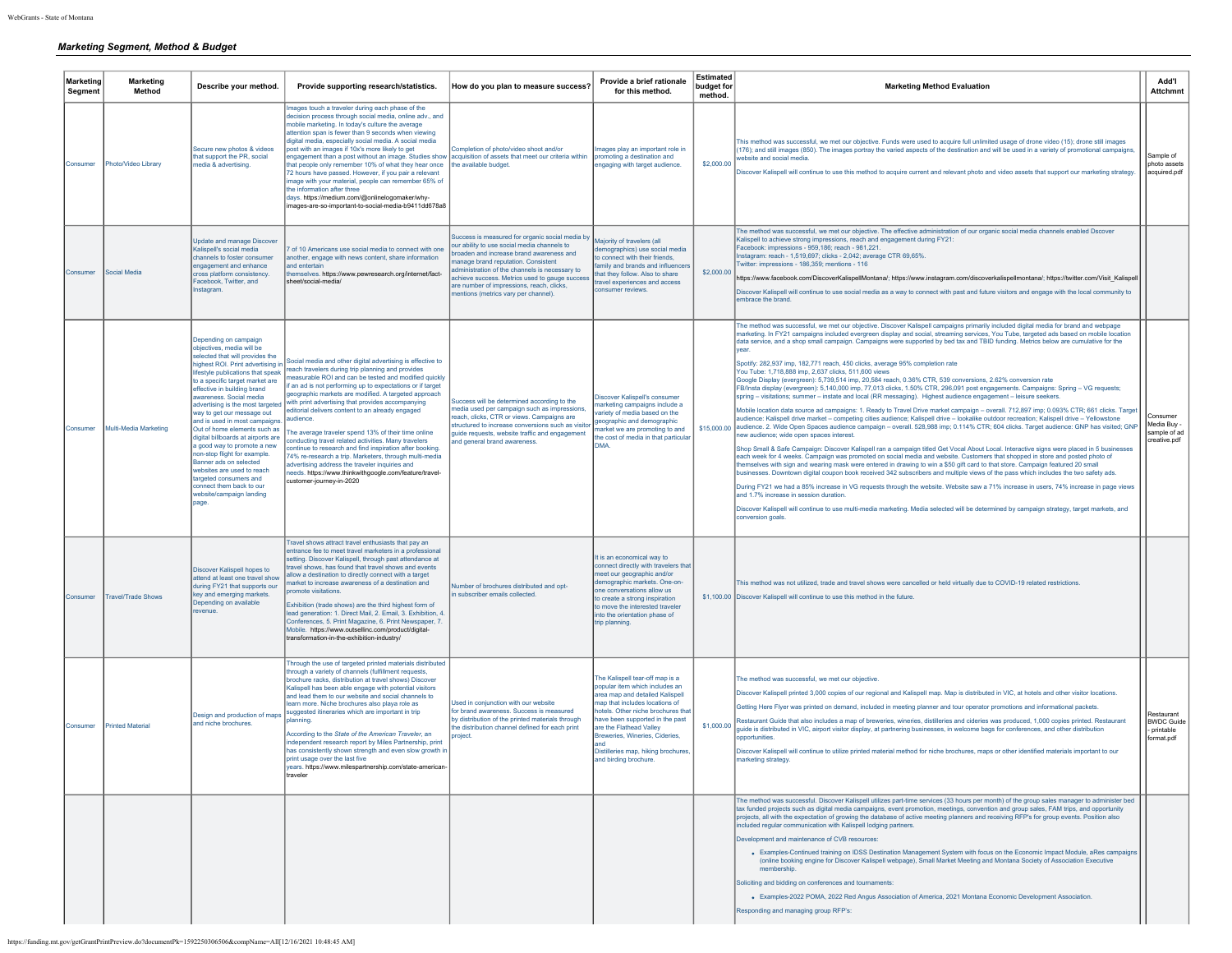| Group<br>Marketing   | <b>Group Marketing Personnel</b>             | Discover Kalispell utilizes the<br>part time services of a group<br>sales manager to administer<br>group marketing projects which<br>include, but not limited to.<br>development and maintenance<br>of IDSS, responding<br>and managing group and event<br>RFP's, attending travel trade<br>shows and events, meeting<br>planner and domestic and<br>nternational tour operator FAM Ivendor<br>trips, and outreach and<br>marketing campaigns targeted<br>to the group segment.                             | Group travel and meeting and convention marketing<br>serves to create visitations during targeted<br>months. Connecting with the target audience<br>equires dedicated personnel to effectively<br>communicate and create innovative solutions.<br>Destination Analysts online survey of meeting planners<br>showed the most important services a CVB provides<br>include: personalized hotel selection assistance,<br>incentive packages, RFP distribution, personalized<br>enue selection assistance and recommendations for<br>selection. https://www.destinationanalysts.com/getting-<br>the-love-you-want-from-meeting-planners/ | Success is measured by growth in Discover<br>Kalispell's database of meeting planners and tour Group travel, meeting and<br>operators from our target markets, acquisition of convention marketing is a key<br>RFP's, and leads obtained at group shows and<br>events, and regular communication with Kalispell Discover Kalispell.<br>odging partners. | segment and strategy for                                                                                                                                                                                                                                                                                                                                                 | \$12,000.00 | · Examples-2020 Philadelphia Church of God Conference, 2020 Skanska SLT Meeting, 2020 Libertarian, 2020 Others for Living Water<br><b>Ministries</b><br>Facilitates rooming lists, activity coordination for conferences and tournaments:<br>· Examples-2021 USS Saint Paul Association, 2021 Western Leadership Development, 2021 MT Ghost Town Preservation Society,<br>2021 Lions District 37, 2021 Kalispell Lakers, 2021 District #5350 Rotary Convention.<br>Sourcing and promoting group tour activities:<br>• Examples- creating customized activities to meet the requests of days of the week, time of the year for groups and tours, updating<br>regularly local group activities, partnering with local businesses and organizations, assisting with spousal activities, give suggestions<br>from our referral list for key-note speakers, transportation, restaurants that accept group meals, keeping clients up-to-date on the<br>ticketed entry<br>Assist with FAM (Press) trips:<br>. Examples- Virtual FAM presentation, visits from international tour operators, various site visits with local planners and meeting<br>magazine journalists<br>Attend trade shows and webinars related to meetings, conventions and tour and travel market:<br>• Example-International Round-up - Virtual<br>Assist with administration of social media and media buy projects:<br>. Example-Discover Kalispell LinkedIn page (weekly), assisted with email blasts and ads for Meetings Today, Small Market Meetings,<br><b>Meeting News Northwest</b><br><b>Partner Outreach</b><br>• Example-regular visits with Kalispell lodging properties and activity providers, provided lodging availability report to local Chambers<br>and Glacier Country, work directly with organizations to assist in citywide bids.<br>The M&C database decreased by 112 subscribers due to the results of COVID. We received 15 qualified leads from Meeting Planners and 8<br>submissions from meeting planners for a personalized FAM. The Tour Operator database increased by 17 opt-in subscribers. KCVB received<br>5 additional RFP's from tour operators.<br>Discover Kalispell will continue to utilize our Group Sales Manager to assist with group sales projects. |                                                         |
|----------------------|----------------------------------------------|-------------------------------------------------------------------------------------------------------------------------------------------------------------------------------------------------------------------------------------------------------------------------------------------------------------------------------------------------------------------------------------------------------------------------------------------------------------------------------------------------------------|--------------------------------------------------------------------------------------------------------------------------------------------------------------------------------------------------------------------------------------------------------------------------------------------------------------------------------------------------------------------------------------------------------------------------------------------------------------------------------------------------------------------------------------------------------------------------------------------------------------------------------------|---------------------------------------------------------------------------------------------------------------------------------------------------------------------------------------------------------------------------------------------------------------------------------------------------------------------------------------------------------|--------------------------------------------------------------------------------------------------------------------------------------------------------------------------------------------------------------------------------------------------------------------------------------------------------------------------------------------------------------------------|-------------|--------------------------------------------------------------------------------------------------------------------------------------------------------------------------------------------------------------------------------------------------------------------------------------------------------------------------------------------------------------------------------------------------------------------------------------------------------------------------------------------------------------------------------------------------------------------------------------------------------------------------------------------------------------------------------------------------------------------------------------------------------------------------------------------------------------------------------------------------------------------------------------------------------------------------------------------------------------------------------------------------------------------------------------------------------------------------------------------------------------------------------------------------------------------------------------------------------------------------------------------------------------------------------------------------------------------------------------------------------------------------------------------------------------------------------------------------------------------------------------------------------------------------------------------------------------------------------------------------------------------------------------------------------------------------------------------------------------------------------------------------------------------------------------------------------------------------------------------------------------------------------------------------------------------------------------------------------------------------------------------------------------------------------------------------------------------------------------------------------------------------------------------------------------------------------------------------------------------------------------------------------------------|---------------------------------------------------------|
| Marketing            | Multi-Media Marketing                        | Depending on the campaign<br>objectives, a variety of media<br>will be used to get the best<br>return on investment. Print<br>advertising in trade publications<br>are effective in building brand<br>awareness. Banner ads on<br>selected websites are used to<br>reach meeting planners and<br>tour operators and connect<br>them back to our website<br>campaign landing page.<br>Newsletter marketing through<br>trade publication database car<br>be a part of a group marketing<br>campaign strategy. | Meeting planners and tour operators look to trusted trade<br>sources and networks for information on meeting<br>destinations. A DMO is required to use various forms of<br>edia to try and understand what, where and how these<br>anners and tour operators prefer to be communicated<br>https://destinationsinternational.org/top-10-digital-<br>strategies-reach-meeting-planners                                                                                                                                                                                                                                                 | Success will be measured based on the media<br>used and the objectives for each campaign.                                                                                                                                                                                                                                                               | Montana and Kalispell are not<br>typically top of mind when<br>meeting planners are considering<br>a meeting or group travel<br>destination. To gain awareness of<br>the services, expertise and<br>menities that Kalispell has we<br>utilize media that connects with<br>planners and provides the highest<br>reach with each particular<br>segment                     | \$2,000.00  | The method was successful, we met our objective. During FY21 Discover Kalispell sponsored e-newsletters through Meetings Today, and ran<br>a digital ad campaign on Linked In<br>Meetings Today: 6,660 emails sent, 457 opens, 88 clicks, avg 18.3% CTOR. Dates of e-newsletters were Jan 29 and Mar 9. Will continue to<br>look for opportunities to promote Kalispell on Meetings Today print or digital platforms. Meetings Today E-Blast<br>Linked In: 171,068 imp, 392 clicks, 0.23% avg CTR, 1,006 engagements. Target market: Meeting Planners in target geo and segment.<br>Reevaluating whether to continue to use this ad platform due to B2B professional user base, campaigns run a risk of audience saturation and<br>ad fatigue.<br>We produced a motorcycle route map which was promoted thruogh our partnership with the Great Falls CVB for the BMW Rally to promote a<br>post conference excursion to Kalispell. 1,000 maps printed, distributed at BNW Rally confernece and at Kalispell hotels and VIC. Digital<br>versions accessible on BMW Rally Conference page and DiscoverKalispell.com.<br>Discover Kalispell will continue to use Group/M&C Multi-Media marketing method to connect with meeting planners and tour operators to<br>increase group travel business to Kalispell.                                                                                                                                                                                                                                                                                                                                                                                                                                                                                                                                                                                                                                                                                                                                                                                                                                                                                                                                                        | Discover<br>Kalispell<br>Motorcycle<br>Route<br>Map.pdf |
| Marketing<br>Support | Administration                               | <b>Administration fund include</b><br>required costs for operation of<br>Discover Kalispell such as rent,<br>supplies, postage,<br>bookkeeping, equipment, tech<br>support, janitorial and employer<br>costs related to staff wages and<br>taxes.                                                                                                                                                                                                                                                           | Discover Kalispell has used Administration funds every<br>year since becoming a CVB. While it may not be directly<br>supported by specific research, past experience has<br>demonstrated that the organization's operations and<br>successful marketing relies on administrative funds.                                                                                                                                                                                                                                                                                                                                              | Maintain operational costs<br>within established budget.                                                                                                                                                                                                                                                                                                | This is an operational method<br>employed by the organization in<br>order to adhere to the state<br>statute and governing rules and<br>regulations.                                                                                                                                                                                                                      | \$23,600.00 | The method was successful. Administration actual spending was kept at 20% or less of total marketing budget, as required by the Rules &<br>Regulations.<br>Discover Kalispell will continue to use Administration funds for salaries, office supplies and general business operational support.                                                                                                                                                                                                                                                                                                                                                                                                                                                                                                                                                                                                                                                                                                                                                                                                                                                                                                                                                                                                                                                                                                                                                                                                                                                                                                                                                                                                                                                                                                                                                                                                                                                                                                                                                                                                                                                                                                                                                                    |                                                         |
| Marketing<br>Support | <b>TAC/Governor's Conference</b><br>neetinas | attend TAC meetings and<br>the annual<br><b>Sovernor's Conference on</b><br>Tourism.                                                                                                                                                                                                                                                                                                                                                                                                                        | While it may not be directly supported by specific<br>Discover Kalispell's Director will Îresearch, past experience has demonstrated that the<br>organization's operations and successful marketing<br>relies on participation of the executive director at<br>quarterly Tourism Advisory Council Meetings and<br>Governor's Conference on Tourism whereby pertinent<br>information is shared and action is taken.                                                                                                                                                                                                                   | Attend meetings within final fiscal year budget<br>and adhere to approved per diem and travel<br>policies.                                                                                                                                                                                                                                              | This is an operational method<br>employed by the organization in<br>order to adhere to the governing<br>rules and regulations<br>Governor's Conference on<br><b>Tourism provides insights</b><br>and education<br>for destination marketers. Funding<br>and marketing plan are approved<br>by TAC, attendance at TAC<br>neetings is required.                            | \$1,000.00  | he method was successful. During FY21 Discover Kalispell attended all required TAC meetings. The October and February meetings were<br>virtual so no expenses incurred. Executive Director did attend the June meeting in person within approved per diem. Governor's Conference<br>was cancelled due to COVID-19.<br>Discover Kalispell will continue to use this method to attend TAC meetings and Governor's Conference on Tourism and Recreation.                                                                                                                                                                                                                                                                                                                                                                                                                                                                                                                                                                                                                                                                                                                                                                                                                                                                                                                                                                                                                                                                                                                                                                                                                                                                                                                                                                                                                                                                                                                                                                                                                                                                                                                                                                                                              |                                                         |
| Marketing<br>Support | Ivic.<br>Funding/Staffing/Signage            | <b>Discover Kalispell supports</b><br>a full time vear-round travel<br>counselor, VIC staff maintains<br>informational resources,<br>responds to inquiries submitted<br>by phone, email, and walk-ins.<br>compiles and inputs VIC data,<br>completes fulfillment requests,<br>olicits, trains and oversees<br>volunteers, and collects visitor<br>information and satisfaction<br>levels.                                                                                                                   | During 2020 the Kalispell VIC received 10,125 inquiries.<br>In order to create positive connection for travelers with<br>our destination a direct contact response to those<br>inquiries is critical. Through the various channels (phone,<br>email, web chat, visiting the VIC) the travel counselor<br>lanswers numerous questions, helping to create a<br>positive connection with Kalispell and hopefully an<br>enjovable trip. 66.4% of travelers rely on the opinions of<br>in-person and/or through direct contact (email, text, etc.)<br>for travel<br>inspiration. https://www.destinationanalysts.com/insights<br>updates/ | Total number of inquiries to VIC, maintaining<br>brochures, VIC open weekends in summer,<br>attracting adequate number of volunteers.                                                                                                                                                                                                                   | The VIC staff is an important<br>touch point for Kalispell as a<br>travel destination and for the<br>Kalispell Chamber/CVB<br>irticularly when wel<br>first time visitor. It is imperative<br>that adequate staffing and<br>services be maintained to provide<br>effective visitor services and keep<br>potential and in-market visitors<br>engaged with our destination |             | The method was successful. The Kalispell VIC was open and staffed M-F 8am-5pm year-round. Saturday (10-4) and Sunday (10-3) hours<br>were added between mid-June to after Labor Day staffed by part-time seasonal staff. In addition a group of 8-10 volunteers worked in the VIC<br>during the summer, managed by the VIC coordinator.<br>VIC coordinator maintains the VIC displays, online and printed calendar of events, guest registry, follow-up program to VIC guests, and<br>services requests for information from walk-ins, emails, phone calls, and online web chat platform. VIC coordinator sends monthly and<br>seasonal activity and event brochures to hotels and other Kalispell tourism partners to share with their guests.<br>\$36,000.00 VIC staff hours (full time and seasonal) totaled 1,771 hours.<br>A total of 11,909 inquiries were received at the VIC during FY21, a 17% decrease from FY20. Walk-ins: 2,224; Phone calls: 1,371; Web chat:<br>750 sessions; emails: 3,611; vacaton packages 3,848. Top 10 markets for walk-in visitors include: MT, WA, CA, TX, ID, CO, OR, AZ, FL, IL -<br>a total of 2,219 visitors. Top 5 states requesting information: WA, CA, TX, FL, MT.<br>Discover Kalispell will continue to support the VIC and appropriate level of staffing to service visitors both at the brick-and-morter VIC and<br>through virtual connections.                                                                                                                                                                                                                                                                                                                                                                                                                                                                                                                                                                                                                                                                                                                                                                                                                                                                  |                                                         |
| Marketing            | Opportunity Marketing                        | Opportunity funds will be used<br>to support important<br>informational resources to<br>educate and inform visitors.<br>Projects funded are based on<br>opportunities that arise during                                                                                                                                                                                                                                                                                                                     | Previous fiscal vears have shown that there are<br>pportunities that come available during the year.                                                                                                                                                                                                                                                                                                                                                                                                                                                                                                                                 | Crown of the Continent Map Guide - success<br>measured by completion of reprint of map quide<br>and having copies available in the Kalispell VIC<br>for distribution.<br>West Glacier VIC sponsorship - success<br>reasured by the VIC being open and providing                                                                                         | Opportunity funds are in place to<br>allow the Discover Kalispell<br>to participate in co-op or<br>other marketing and/or                                                                                                                                                                                                                                                | \$2,000.00  | The method was successful. During FY21 Discover Kalispell used the funds to support the reprint of the Crown of the Continent Geotourism<br>Map Guide, sponsorship to the West Glacier VIC, multi-media promotion of Kalispell, M&C virtual FAM, and a sponsored story on CA digital<br>media outlet.<br>The Crown of the Continent Geotourism Map Guide is distributed by Discover Kalispell at the Kalispell VIC. The map provides comprehensive<br>information on Kalispell and other towns, activities and unique sites within the Crown region and makes the connection between Waterton-<br>Glacier NP. Discover Kalispell contributed contributed to the cost to reprinting the map Total map guides printed in 2020 was 100,000, in 2021<br>90,000 copies were printed. COC Map Guides are free of charge and distributed throughout the Crown region by the COC Geotourism<br>Council and partners. KCVB receives approximately 300 maps for distribution.<br>Sponsorship of the West Glacier VIC enabled the center to be open during the peak summer months to distribute information on things to do<br>butside of the park, including the distribution of the Kalispell Visitor Guide.<br>We had the opportunity to partner with a multi-media organization to acquire video and photo assets on Kalispell and coverage on the Journal<br>of Lost Time promotional channels. In FY21 the funds secured the contract and covered planning costs. Production was delayed to early                                                                                                                                                                                                                                                                                                                                                                                                                                                                                                                                                                                                                                                                                                                                                                       | Meeting<br>Planner                                      |

https://funding.mt.gov/getGrantPrintPreview.do?documentPk=1592250306506&compName=All[12/16/2021 10:48:45 AM]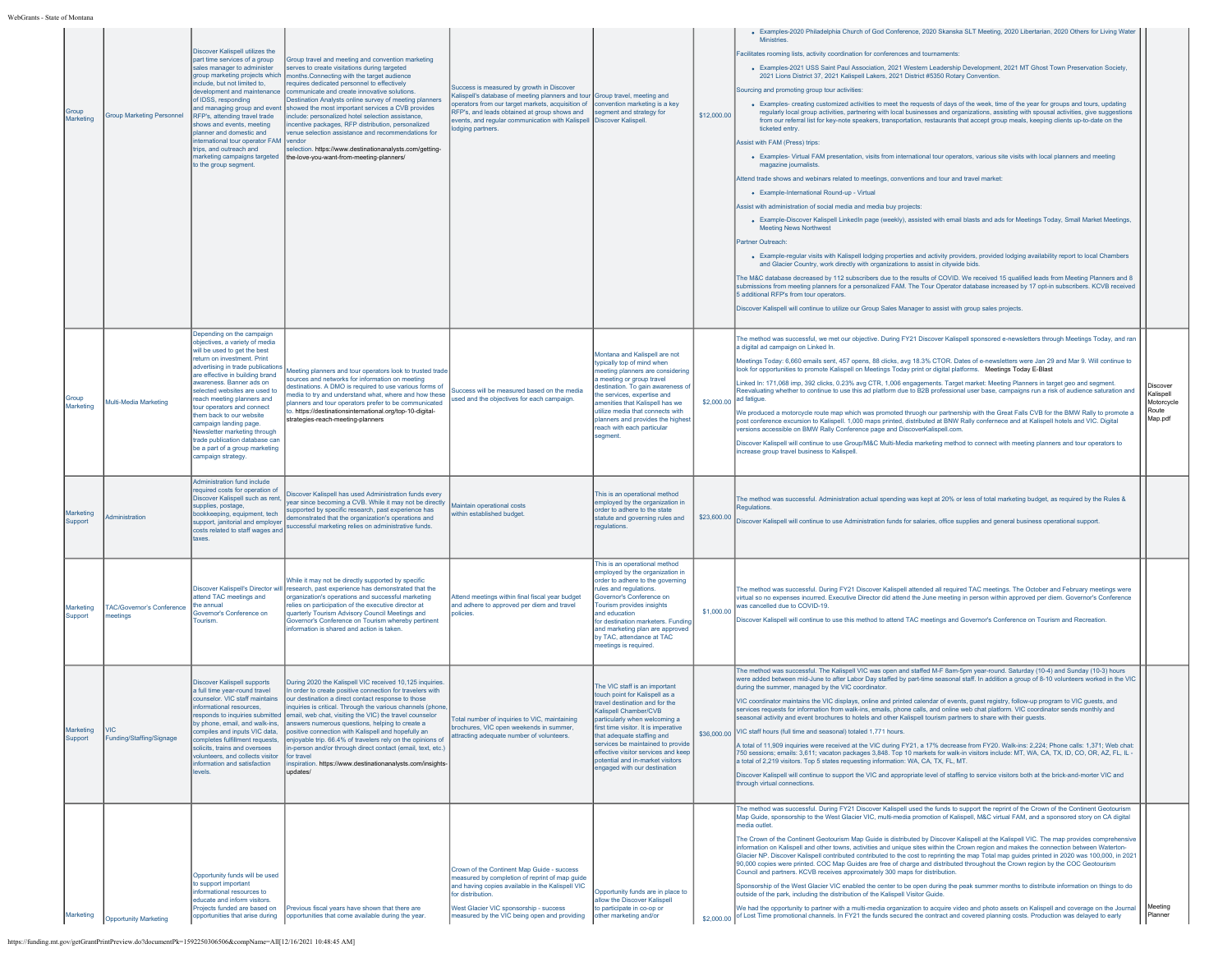| Support                     |                       | the fiscal year that aren't part of<br>other FY21 methods and that<br>serve to support the annual<br>marketing plan.                                                                                                                                                                                                  |                                                                                                                                                                                                                                                                                                                                                                                                                                                                                                                                                                                                                                                        | resources to visitors in the peak of summer park   publicity opportunities that<br>visitations<br>Multi-Media promotions - success measured<br>based on the individual program goals.                                                                                                                            | come available during the year.                                                                                                                                                                                                                                                    |              | FY22.<br>Discover Kalispell partnered with Glacier Country to produce a virtual meeting planner FAM. 923 invitations were sent, 63 planners attended,<br>50 gift boxes were mailed to the first attendees that registered. The virtual FAM was recorded and the video was available for viewing by<br>those not able to attend the event. Results: DK will host a selected planner for a FAM trip in 2022. Attendees and invite recipients added to DK<br>neeting planner database for future newsletters.<br>Discover Kalispell partnered with Weekend Sherpa, a California based media company, to run a sponsored story about Kalispell on their<br>website and included in a weekly newsletter sent to 48,012 subscribers in the SF Bay Area. Campaign achieved a 25% open rate, 280 clicks.<br>Sponsored story received 1,097 views, 171 clicks. Overall campaign received 263,388 impressions.<br>Discover Kalispell will continue to utilize the Opportunity Marketing method to be able to take advantage of opportunities that arise during the<br>fiscal year.                                                                                                                                                                                                                                                                                                            | Virtual Fam -<br>nvitation.JPG |
|-----------------------------|-----------------------|-----------------------------------------------------------------------------------------------------------------------------------------------------------------------------------------------------------------------------------------------------------------------------------------------------------------------|--------------------------------------------------------------------------------------------------------------------------------------------------------------------------------------------------------------------------------------------------------------------------------------------------------------------------------------------------------------------------------------------------------------------------------------------------------------------------------------------------------------------------------------------------------------------------------------------------------------------------------------------------------|------------------------------------------------------------------------------------------------------------------------------------------------------------------------------------------------------------------------------------------------------------------------------------------------------------------|------------------------------------------------------------------------------------------------------------------------------------------------------------------------------------------------------------------------------------------------------------------------------------|--------------|-------------------------------------------------------------------------------------------------------------------------------------------------------------------------------------------------------------------------------------------------------------------------------------------------------------------------------------------------------------------------------------------------------------------------------------------------------------------------------------------------------------------------------------------------------------------------------------------------------------------------------------------------------------------------------------------------------------------------------------------------------------------------------------------------------------------------------------------------------------------------------------------------------------------------------------------------------------------------------------------------------------------------------------------------------------------------------------------------------------------------------------------------------------------------------------------------------------------------------------------------------------------------------------------------------------------------------------------------------------------------------------|--------------------------------|
| Marketing<br>Support        | Outreach              | The outreach funds are used to<br>support Voice of Montana<br>Tourism, an important entity to<br>advocate for and communicate<br>mportance of<br>the tourism industry to the<br>economic health of Montana                                                                                                            | While it may not be directly supported by specific<br>research, past experience has demonstrated that the<br>outreach funds are seen as assisting in the promotion<br>and security of the tourism industry and its funding within<br>Montana.                                                                                                                                                                                                                                                                                                                                                                                                          | Support Voice of Montana Tourism to support<br>their efforts to promote the state toursm industry.<br>When conditions allow, the funds supports<br>Voices to host a business & legislative round<br>table in Kalispell<br>to educate Flathead County legislative delegation<br>and local industry professionals. | Outreach funds will be used to<br>enable Discover Kalispell to<br>support tourism<br>elated organizations that are<br>important to advancing the<br>Montana tourism industry.                                                                                                      |              | The method was successful. Voices of Montana distributes messaging via its monthly e-newsletter and website, and attends various state-<br>wide conferences and meetings to be an advocate for the state tourism industry. We were unable to host a Kalispell area roundtable during<br>FY21 due to COVID restrictions. Voices of Montana's continual outreach to state legislators and the business community did serve to educate<br>\$1,000.00 and inform Flathead County delegation, promoting the viability and effectiveness of our industry.<br>This method will be continued as it is an effective and efficient means of outreach, partner support and advocacy for tourism in Montana.                                                                                                                                                                                                                                                                                                                                                                                                                                                                                                                                                                                                                                                                                    |                                |
| Marketing<br><b>Support</b> | Wayfinding            | eeds to be maintained<br>to provide visitors with<br>accurate information presented<br>in a professional manner<br>Funds will be used for<br>maintenance and replacement<br>of existing signs when<br>necessary due to damage, or<br>when new signs are identified<br>that need to be included in the<br>sign system. | The existing Wayfinding system Wayfinding is important for people to make their way<br>through unfamiliar areas because it improves<br>efficiency, accessibility, and decreases frustration, time<br>spent giving or looking for directions, and directs visitors<br>to our amenities and services. When you have a<br>reat experience in an unfamiliar place, chances are you<br>were able to navigate your visit easily without much<br>ustration. When you enjoy a visit to a destination you<br>will find yourself wanting to frequent that<br>estination more<br>often. https://www.actuallywecreate.com/the-importance-<br>of-wayfinding-part-1/ | Success is measured by keeping all signs within<br>the comprehensive wayfinding system in<br>good working order.                                                                                                                                                                                                 | The wavfinding<br>signs throughout Kalispell<br>serve to direct visitors<br>to amenities such as the<br>VIC parks museums<br>and downtown. Maintenance of<br>the signs is critical to present a<br>good first impression to visitors.                                              |              | This method was not utilized, the existing wayfinding signs remained in place and in good working order.<br>\$1,000,00 Discover Kalispell will continue to use this method in the future.                                                                                                                                                                                                                                                                                                                                                                                                                                                                                                                                                                                                                                                                                                                                                                                                                                                                                                                                                                                                                                                                                                                                                                                           |                                |
| Marketing<br>Support        | <b>Joint Ventures</b> | Discover Kalispell will evaluate<br>available joint ventures as<br>presented by MOTBD and<br>other region or CVB partners<br>and participate in those that<br>meet our criteria and support<br>our marketing objectives. In<br>FY22 Discover Kalispell<br>advertised in the Glacier<br>Country Annual Travel Guide.   | omotion of Montana is most effective if the DMO's use<br>creative and messaging that supports the Montana<br>rand. Participating in joint ventures opportunities with<br>MOTBD and other industry partners supports that<br>arketing cohesion                                                                                                                                                                                                                                                                                                                                                                                                          | Success will be measured by the successful<br>printing of Discover Kalispell's ad within the<br>Glacier Country Travel Guide.                                                                                                                                                                                    | Participating in joint venture<br>projects enables Discover<br>Kalispell to leverge industry<br>partner's expertise, resources and<br>reach to meet our marketing<br>segment objectives.                                                                                           |              | The method was successful, we met our objective. During FY21 Discover Kalispell utilized the Joint Venture method to advertise in the Glacier<br>Country annual Travel Guide. We ran a 1/3 page ad in the publication. 150,000 copies of the travel guide are distributed locally and statewide<br>and used in fulfillment for Glacier Country<br>\$5,000.00 Discover Kalispell will continue to use the Joint Venture method to work cooperatively with MOT and other regions/cvb's on projects as<br>applicable to our marketing plan                                                                                                                                                                                                                                                                                                                                                                                                                                                                                                                                                                                                                                                                                                                                                                                                                                             | GC Travel<br>Guide<br>Ad.JPG   |
| Marketing<br>Support        | Research              | Discover Kalispell seeks to<br>acquire traveler research<br>specific to Kalispell to help<br>inform our startegic marketing<br>decisions                                                                                                                                                                              | Data-driven marketing makes it possible for an<br>organization to monitor performance on a regular<br>basis. Marketers must use data to gain insights into the<br>tastes, preference, behaviors and habits of their<br>udience and then make necessary changes improve<br>onversions rates. Research is vital to the creation of a<br>olid marketing plan. In today's rapidly shifting market<br>andscape, the ability to make effective data-driven<br>lecisions is crucial for a variety of essential business<br>operations. https://blog.marketresearch.com/why-<br>market-research-is-important-for-strategic-decision-<br>making                 | Success will be measured by receiving the report on data, data from current and<br>and utilizing the data in marketing decisions.                                                                                                                                                                                | Marketing strategy must be based<br>past visitors to Kalispell as well as<br>our competitive set destinations.                                                                                                                                                                     |              | The method was successful, we met our objective. In FY21 Discover Kalispell subscribed to Visa Vue and AirDNA, both as a co-op with<br><b>MOT</b><br>/isa Vue provides quarterly reports showing credit card transactions and spend by geo-market (DMA) and merchant category. This data<br>enables us to identify which markets to direct campaigns to per season.<br>\$7,000.00 AirDNA provides data on short term rentals (Airbnb and VRBO) for city, zip code, county and selected comp set. This data is important to<br>show the full visitation impact in the destination as many travelers choose short term rentals over tranditional lodging properties.<br>Discover Kalispell will continue to use the research method, determining which research product to purchase that will best inform and support<br>our marketing strategies.                                                                                                                                                                                                                                                                                                                                                                                                                                                                                                                                    |                                |
| Marketing<br>Support        | Center                | Phone, postage and supplies<br>to fulfill<br>visitor information requests<br>through the Kalispell VIC.<br>Fulfillment/Telemarketing/Call Fulfillment piece is the Kalispell<br>Visitor Guide and other<br>niche brochures and maps<br>as requested                                                                   | In 2019 3,055 fulfillment packets were requested, a 55%<br>increase over 2018 primarily due to effective retargeting<br>ad campaigns. Fulfillment services managed by the<br>Kalispell VIC staff are necessarily to fill those requests<br>and support the destination brand.                                                                                                                                                                                                                                                                                                                                                                          | uccess will be measured by tracking the<br>total number of inquiries to VIC.<br>Ifillment packets requested, and digital<br>wnloads of travel guide.                                                                                                                                                             | A visitor information center is<br>the first point of contact<br>for many visitors. It is important<br>to have the operations<br>and staffing in place to answer<br>questions and send requested<br>information to keep<br>the potential traveler engaged<br>with our destination. | \$118,000.00 | The method was successful. VIC and other visitor information services continue to be an important and effective way to reach travelers<br>interested in a destination. A total of 11,909 inquiries were received at the VIC in FY21, which included 3,848 visitor quide requests. An<br>additional 3.096 visitor quide requests (postal) were received through the website. Fulfillment of those requests was done by VIC staff. A<br>sticker reminding in-market and potential visitors about health and safety guidelines was adhered to each visitor guide<br>The Visitor Guide is a self-mailer which reduces cost for supplies: eliminating the need for an envelope, and reduces postage as during certain<br>times of the year the quides are mailed as bulk mail.<br>Visitor Guides are also distributed through the Glacier Park International Airport visitor display racks. Approximately 5,000 quides were<br>\$6,300,00 distributed at the airport during FY21.<br>,831 downloads of the visitor guide were tracked through DiscoverKalispell.com.<br>Top geographic markets of visitors requesting visitor guides through the VIC include: WA. CA, TX, FL, MT and OR.<br>Discover Kalispell will continue to use fulfillment services through the VIC and airport display to fulfill requests for visitor information.<br>https://discoverkalispell.com/travel-quide/ |                                |
|                             |                       |                                                                                                                                                                                                                                                                                                                       |                                                                                                                                                                                                                                                                                                                                                                                                                                                                                                                                                                                                                                                        |                                                                                                                                                                                                                                                                                                                  |                                                                                                                                                                                                                                                                                    |              |                                                                                                                                                                                                                                                                                                                                                                                                                                                                                                                                                                                                                                                                                                                                                                                                                                                                                                                                                                                                                                                                                                                                                                                                                                                                                                                                                                                     |                                |

# *Markething Method Evaluation Attachments*

**Attachment 1** [Kalispell CVB FY21 Budget vs. Actual Expenditures.pdf](https://funding.mt.gov/fileDownload.jsp?filename=1638213185196_Kalispell+CVB+FY21+Budget+vs.+Actual+Expenditures.pdf) **Attachment 2** [Kalispell CVB FY21 Pie Chart.pdf](https://funding.mt.gov/fileDownload.jsp?filename=1638213185181_Kalispell+CVB+FY21+Pie+Chart.pdf) **Attachment 3 Attachment 4 Attachment 5 Attachment 6 Attachment 7 Attachment 8 Attachment 9**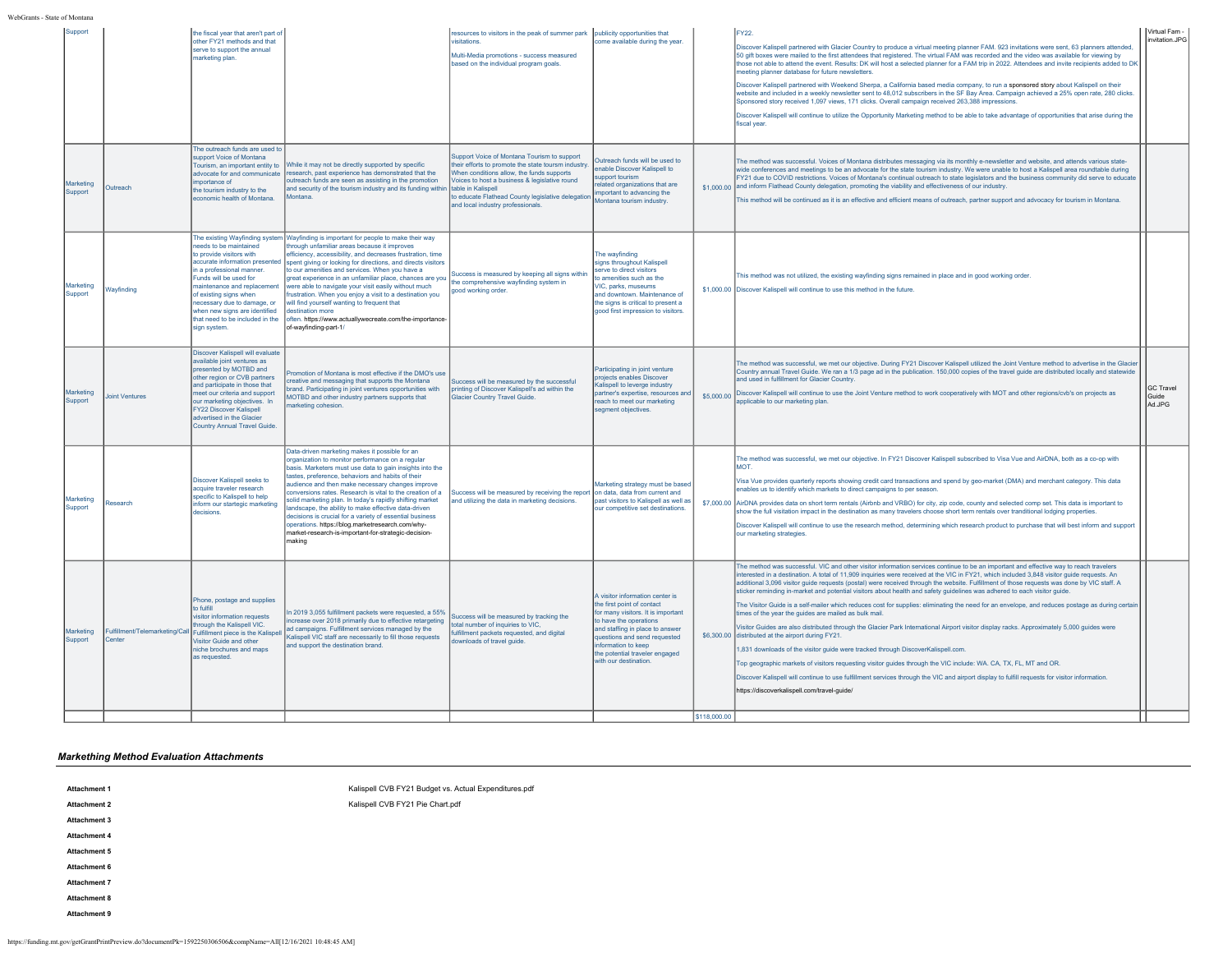# *Marketing Method Budget*

| <b>Marketing Segment</b> | <b>Marketing Method</b>               | Bed tax funded budget | Non bed tax funded budget (optional) |
|--------------------------|---------------------------------------|-----------------------|--------------------------------------|
| Consumer                 | Photo/Video Library                   | \$17,000.00           | \$0.00                               |
| Consumer                 | Social Media                          | \$4,000.00            | \$0.00                               |
| Consumer                 | Multi-Media Marketing                 | \$31,568.13           | \$0.00                               |
| Consumer                 | <b>Travel/Trade Shows</b>             | \$1,100.00            | \$0.00                               |
| Consumer                 | Printed Material                      | \$2,500.00            | \$0.00                               |
|                          |                                       | \$56,168.13           | \$0.00                               |
| <b>Group Marketing</b>   | Multi-Media Marketing                 | \$10,500.00           | \$0.00                               |
| <b>Group Marketing</b>   | <b>Group Marketing Personnel</b>      | \$12,000.00           | \$0.00                               |
|                          |                                       | \$22,500.00           | \$0.00                               |
| <b>Marketing Support</b> | Administration                        | \$22,817.00           | \$0.00                               |
| Marketing Support        | TAC/Governor's Conference meetings    | \$1,000.00            | \$0.00                               |
| Marketing Support        | VIC Funding/Staffing/Signage          | \$36,000.00           | \$0.00                               |
| Marketing Support        | Opportunity Marketing                 | \$10,000.00           | \$0.00                               |
| Marketing Support        | Outreach                              | \$1,000.00            | \$0.00                               |
| <b>Marketing Support</b> | Wayfinding                            | \$1,000.00            | \$0.00                               |
| Marketing Support        | Joint Ventures                        | \$2,583.00            | \$0.00                               |
| <b>Marketing Support</b> | Research                              | \$8,500.00            | \$0.00                               |
| Marketing Support        | Fulfillment/Telemarketing/Call Center | \$6,300.00            | \$0.00                               |
|                          |                                       | \$89,200.00           | \$0.00                               |
|                          |                                       | \$167,868.13          | \$0.00                               |

# *Miscellaneous Attachments*

| <b>Description</b>     | <b>File Name</b>         | <b>File Size</b> |
|------------------------|--------------------------|------------------|
| <b>KCVB Pie Charts</b> | KCVB FY21 Pie Charts.pdf | 266 KB           |

# *Reg/CVB Required Documents*

| <b>Description</b>                     | <b>File Name</b>                                 | <b>File Size</b> |
|----------------------------------------|--------------------------------------------------|------------------|
| Application for Lodging Tax Revenue    | Application for Lodging Tax Revenue.pdf          | 26 KB            |
| Applicants Certificate of Compliance   | Bed Tax Applicants Certificate of Compliance.pdf | 224 KB           |
| Pledge of Understanding and Compliance | Pledge of Understanding and Compliance.pdf       | 27 KB            |